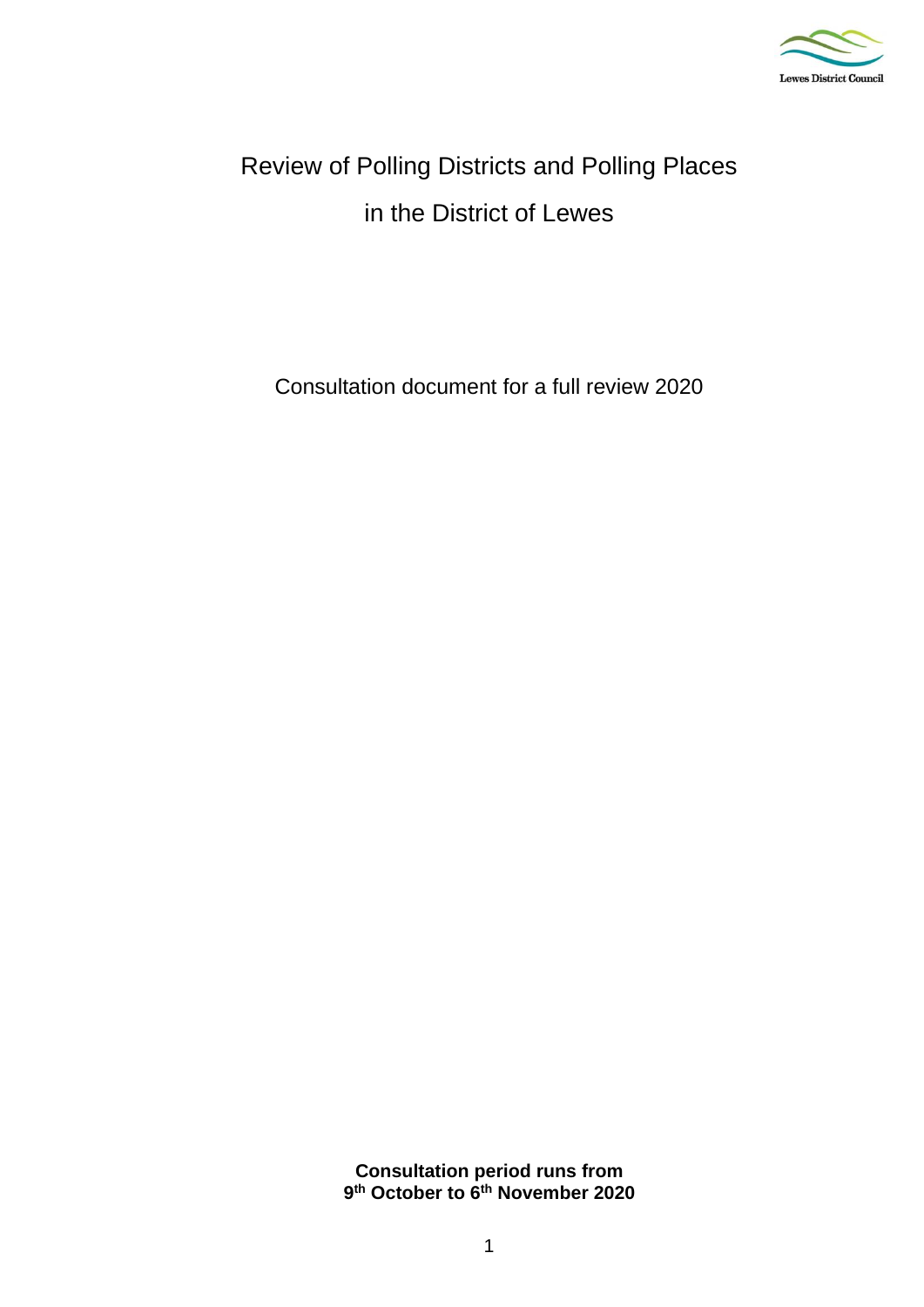# **Contents:**

| <b>Topic</b>                                      | Page |
|---------------------------------------------------|------|
| Contact information                               |      |
| 1. Background to this review                      | 3    |
| 2. Definitions                                    | 3    |
| 3. The review process                             | 4    |
| 4. The role of the Returning Officer              | 5    |
| 5. Proposals                                      | 5    |
| 6. Making representations                         | 5    |
| 7. Completion of the review                       | 6    |
| 8. Challenging the outcome of the review          | 6    |
| 9. Who may make a representation to the Electoral | 6    |
| Commission?                                       |      |
| 10. Review by the Electoral Commission            | 6    |
| Appendix A - Proposals document                   |      |
| Appendix B – Map of proposed split of LSB         | 34   |

# **Contact Information:**

Information on who can make representations and where to address representations is given on page 5 of this consultation document.

If you want information about any other electoral matter please contact:

Kim Bryce, Electoral Services Lead Electoral Services Lewes District Council Southover House Southover Road Lewes BN7 1AB

Telephone Number: 01273 085193 Email: Kim.Bryce@lewes-eastbourne.gov.uk

If you would wish to receive this consultation document in an alternative format, such as large print, please let us know by contacting Electoral Services:

- E-mail: electoral@lewes-eastbourne.gov.uk
- Telephone: 01273 085193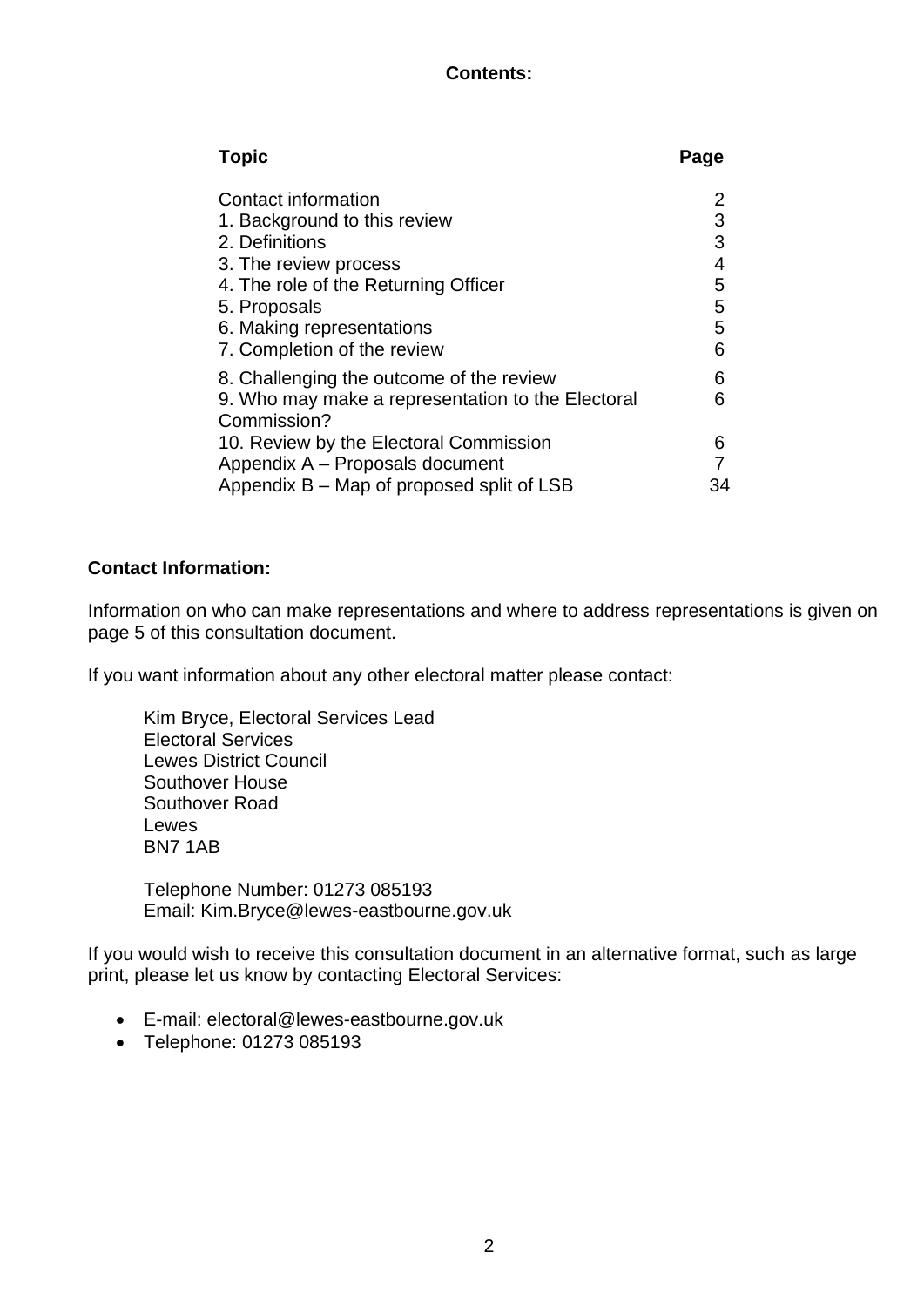# **1. Background to the Review**

The Council must regularly review the division of its area into polling districts and the places where electors are asked to vote. A full review of the whole district must be undertaken at intervals of not less than 4 years. A review must also be undertaken when a change in a particular polling place is proposed to be made.

The relevant legislation can be found in section 16 of the Electoral Administration Act 2006 (as amended), the Representation of the People Act 1983 and The Review of Polling Districts and Polling Places (Parliamentary Elections) Regulations 2006. Guidance is also published by the Electoral Commission.

The Council's last full review was carried out in 2016 and approved by the Council in December 2016.

Further information about the procedures for making representations is given later in this paper and the detailed proposals, including proposals for change, are set out in appendix A.

# **2. Definitions**

**"Parliamentary Constituency".** This cannot be changed by the review. It is the division of the constituency into polling districts and places that is the subject of the review. Only the parts of Lewes and Brighton Kemptown Constituencies that lie within Lewes District are being reviewed by this Council. The area of the constituency that lies outside the District has been reviewed separately by Wealden District Council.

**"Polling District".** The area created by the division of a constituency or ward into smaller parts, within which a polling place can be determined which is convenient to the electors.

**"Polling Place".** The building or area in which polling stations will be selected by the Returning Officer.

**"Polling Station".** The actual area where the process of voting takes place. This must be located within the polling place and designated for the particular polling district. This function is the responsibility of the Returning Officer.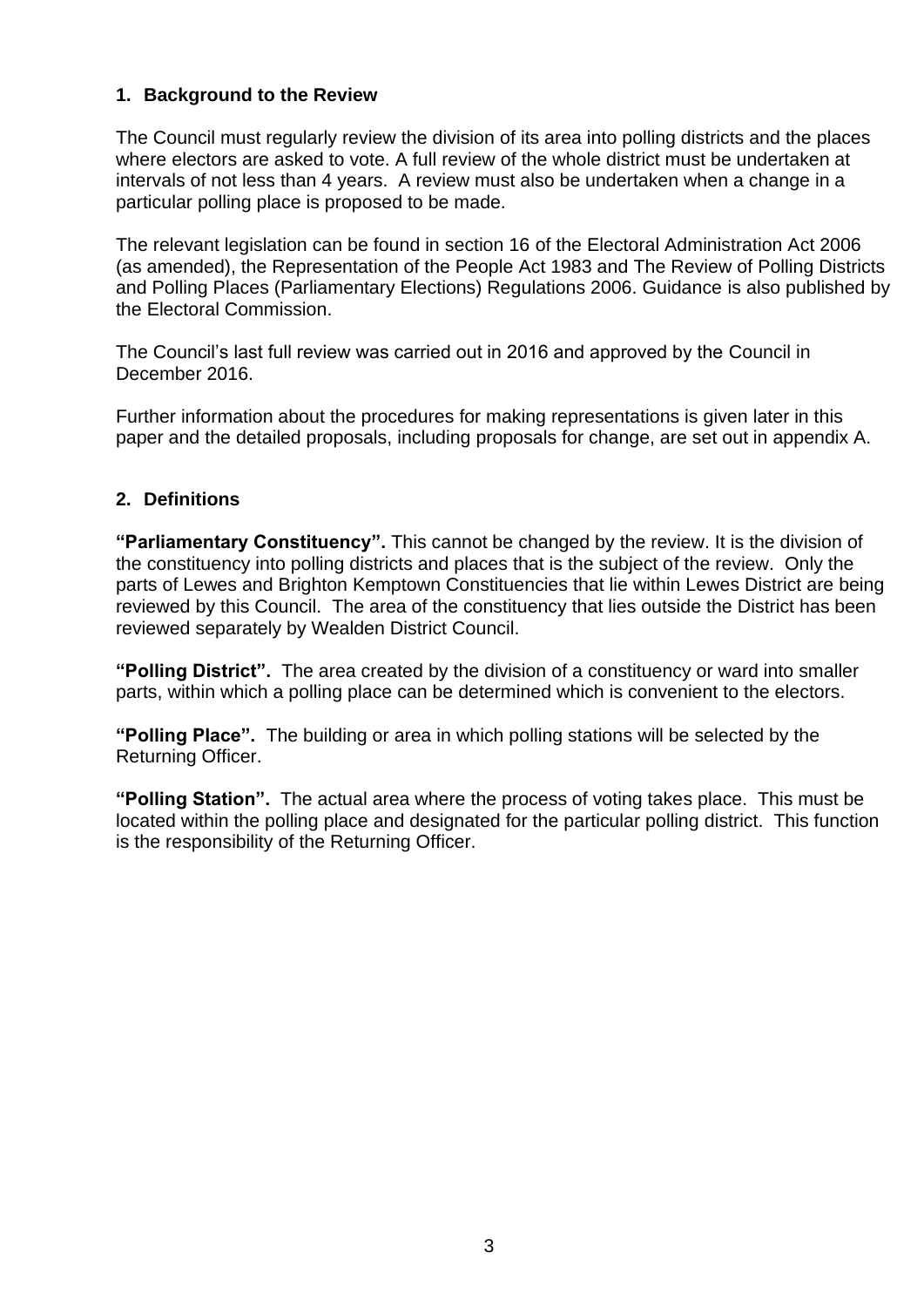#### 3. The review process

As part of the review process the Council must:

- Seek to ensure that all electors in the constituency have such reasonable facilities for voting as are practicable in the circumstances;
- Seek to ensure that so far as is reasonable and practicable the polling places are accessible to those who are disabled, and
- When considering or reviewing the designation of a polling place, have regard to the accessibility needs of disabled persons.

The Council is required to publish a notice of the holding of a review. Information about the review is made available on the Council's website and can also be obtained in person from Electoral Services at Southover House, Lewes.

The consultation document will also be sent to the local Member of Parliament, District, County, Town and Parish Councillors and local political parties and groups. It will also be sent to persons who have a particular expertise in relation to access to premises or facilities for persons who have different forms of disability.

The consultation period for this review will last for 4 weeks.

| Publication of notice                                                                                           | 5 <sup>th</sup> October 2020   |
|-----------------------------------------------------------------------------------------------------------------|--------------------------------|
| Publication of consultation document including<br>Returning Officer's proposals                                 | 9 <sup>th</sup> October 2020   |
| Closing date for representations.                                                                               | 6 <sup>th</sup> November 2020  |
| Final proposals published (as part of the<br>agenda papers for meeting of the Council on<br>23rd November 2020. | 13 <sup>th</sup> November 2020 |
| These will be available on the Council's<br>website.                                                            |                                |
| Council approves revised scheme.                                                                                | 23 <sup>rd</sup> November 2020 |

#### **The timetable for this review is set out below:**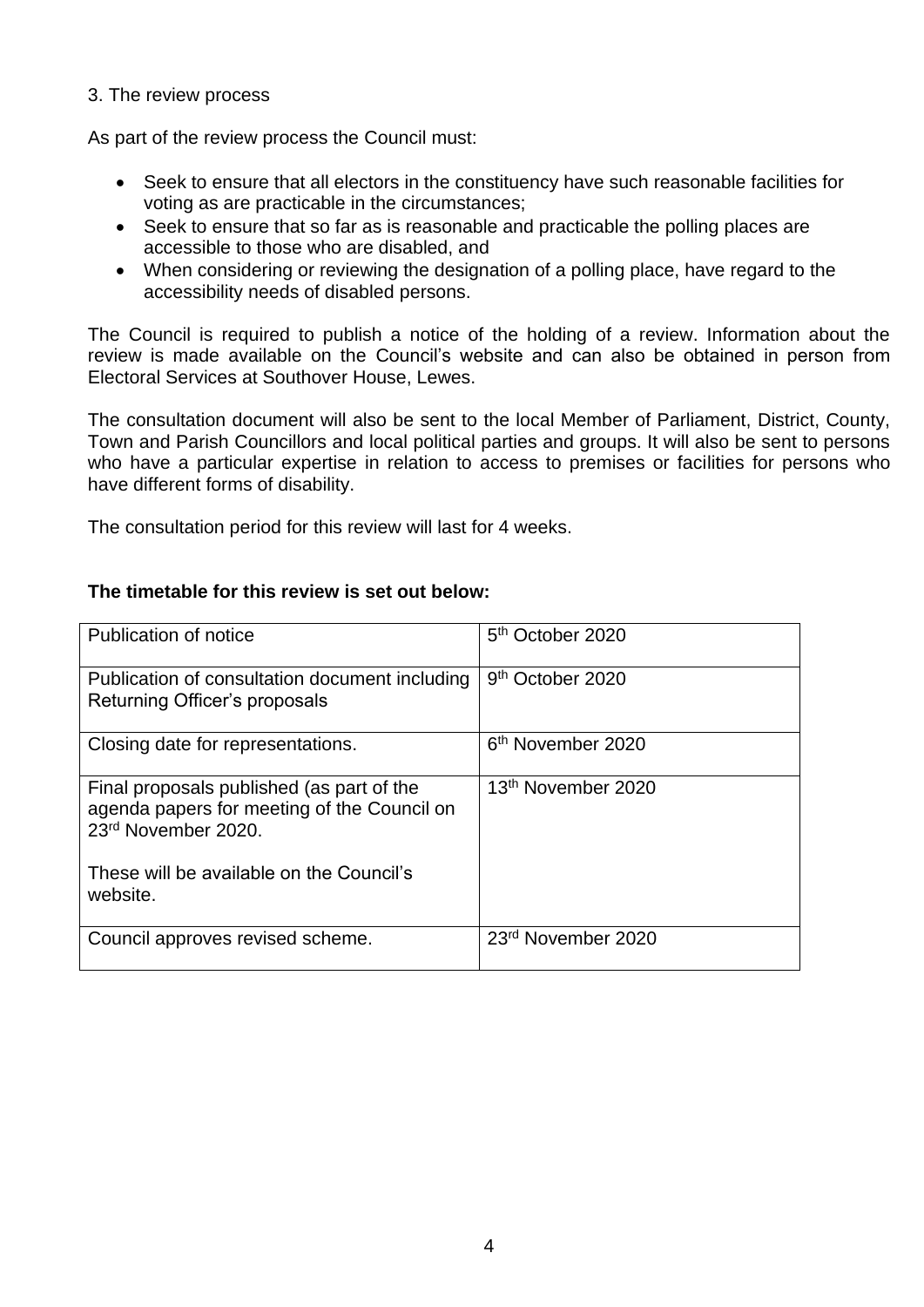# **4. The role of the Returning Officer**

The Council is required to consult the Returning Officer for every Parliamentary Constituency that is wholly or partly within its area. This consultation document already included proposals made by the Returning Officer for the Lewes Parliamentary Constituency.

# **5. Proposals**

The appendix to this consultation document sets out details of current polling district and polling places for each of the wards in the District of Lewes and details of any proposed changes.

#### **6. Making representations**

Any elector in the whole of the Lewes constituency may make representations to the Council.

Representations will also be considered from persons who have particular expertise in relation to access to premises or facilities for persons who have different forms of disability.

We would encourage anyone making representations to suggest alternative polling districts/places to those proposed where appropriate and to give reasons for the alternative.

Any representations must be received by 5pm Friday 6<sup>th</sup> November 2020.

All representations should be addressed to:

Polling Place Review Electoral Services Lewes District Council Southover House Southover Road Lewes BN7 1AB

If you prefer you can email your representations (with the words "Polling Place Review" in the subject line) to [electoral@lewes-eastbourne.gov.uk](file:///C:/Users/kim.bryce/AppData/Local/Microsoft/Windows/Temporary%20Internet%20Files/Content.Outlook/HCB32EOG/electoral@lewes-eastbourne.gov.uk)

All representations received will be published on the Council's website as soon as possible after receipt, even if you have already commented on the proposals, you may make further submissions in response to views and comments you see on the website, provided these are received no later than the consultation closing date on  $6<sup>th</sup>$  November 2020. You can view this document at<https://www.lewes-eastbourne.gov.uk/consultations/>

#### **7. Completion of the review**

A report will be submitted to a meeting of the Council on 23rd November 2020. The Council will then be asked to consider the Returning Officer's proposals and any representations received and make a final decision. The Council is required to give reasons for its decisions in respect of the designation of both polling districts and polling places.

Revisions to any electoral register comprising a revised polling district will be made when the new register is published on the 1st December 2020.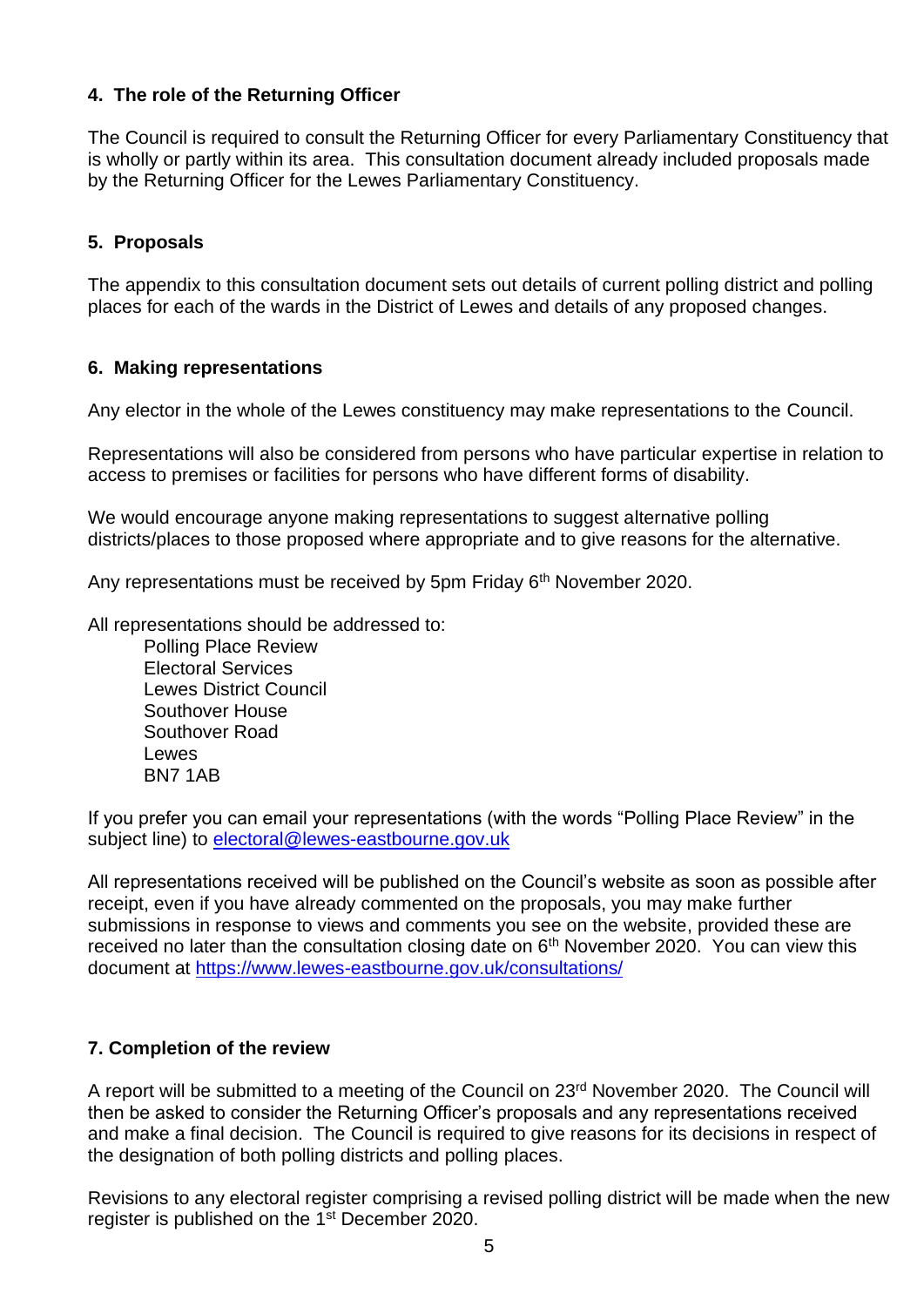In addition, the Council must publish:

- all correspondence sent to the Returning Officer in connection with the review and all correspondence sent to any person who the Council thinks has particular expertise in relation to access to premises or facilities for persons who have different forms of disability;
- all representations made by any person in connection with the review;
- the minutes of any meetings held by the Council where details of the review have been considered;
- details of the actual designations of polling districts and polling places agreed as a result of the review; and
- details of where the results of the review have been published.

# **8. Challenging the outcome of the review**

Although the Electoral Commission has no initial role in the review process itself, it does have an important role in respect of considering representations and observations made that a council has not conducted a review so as to:

- meet the reasonable requirements of the electors in the constituency, or a body of them (i.e. the reasonable requirements of a particular area of the authority have not been satisfactorily met); or
- take sufficient account of the accessibility to disabled persons of polling stations within a designated polling place.

# **9. Who may make a representation to the Electoral Commission?**

The following may make representations to the Electoral Commission namely;

- not less than 30 registered electors in the constituency
- any person who made representations to the Council when the review was being undertaken (except the Returning Officer)
- any person who is not an elector within the constituency who the Electoral Commission feel has sufficient interest in the accessibility of disabled persons;

The Returning Officer may make observations on any representations made to the Commission.

#### **10. Review by the Electoral Commission**

The Electoral Commission is required to consider any such representations and observations, and after doing so, may direct the relevant council to make any alterations it sees necessary to the polling places designated by the review.

Should a council fail to make the alterations within 2 months of the direction being given, the Commission may make the alterations itself.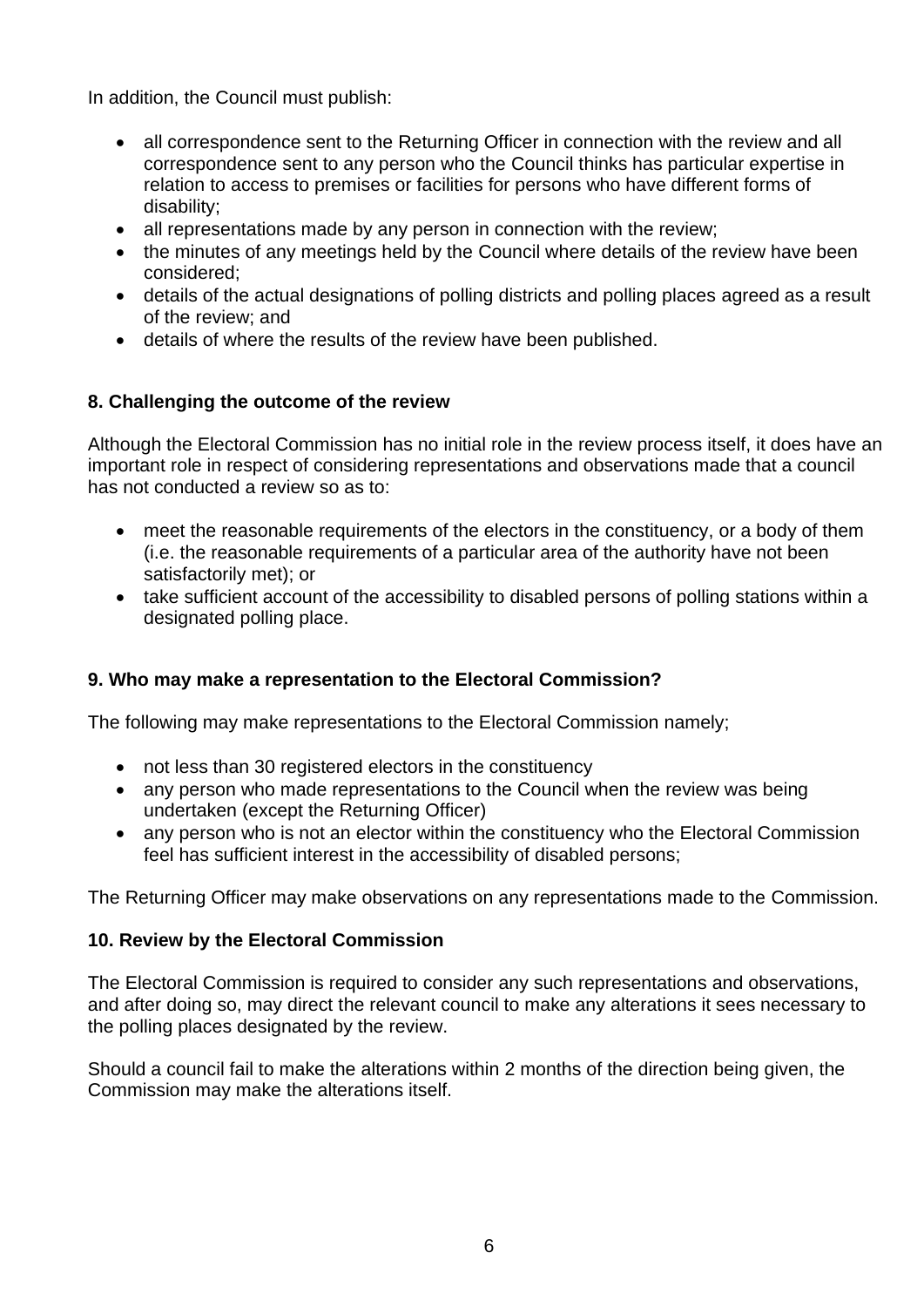

#### **Appendix A**

# **Review of Polling Districts and Polling Places in Lewes District**

# **Polling Places Proposals document**

Electorate as at 01/09/2020

#### **Chailey, Barcombe & Hamsey Ward Polling District Proposed New Polling District Letters Polling Place Electorate Issues, Options and Considerations Returning Officer Proposal Reasons Comments Received** LAA **CBA BARCOMBE VILLAGE HALL (***2011***)** Barcombe Mills Road **Barcombe** Lewes, BN8 5BH 1231 | Located within the polling district. Easily accommodates the required single polling station. Plenty of car parking available. Good disabled access. Suitable lighting inside and out. Short walk from the centre of the village. **No change** No record of complaints. Very suitable modern hall built in 2011. Most suitable venue within the polling district. LAD/ **CBC BEECHWOOD HALL (***2007***)** Beechwood Lane Cooksbridge Lewes, BN7 3QG 556(LAD) Located within polling district LAD but outside polling district LPD. Accommodates two polling stations. Plenty of car parking available. Good disabled access. Suitable lighting inside and out. **No change** | No record of complaints. Very suitable modern hall built in 2007. Most suitable venue within the polling district and for the neighbouring polling district. Good Afternoon, I am emailing on behalf of Hamsey parish Council in reference to the documentation received for the Review of Polling Districts and Polling Places in the District of Lewes. Hamsey Parish Council have considered the proposal and agree with the proposed changes detailed in the **Consultation** documentation. LAC **CBB CHAILEY PARISH HALL (***1983***)** Chailey Green Road 2420 | Located within the polling district. Easily accommodates the required single polling **No change** | Long established use with no record of complaints. Most suitable venue within the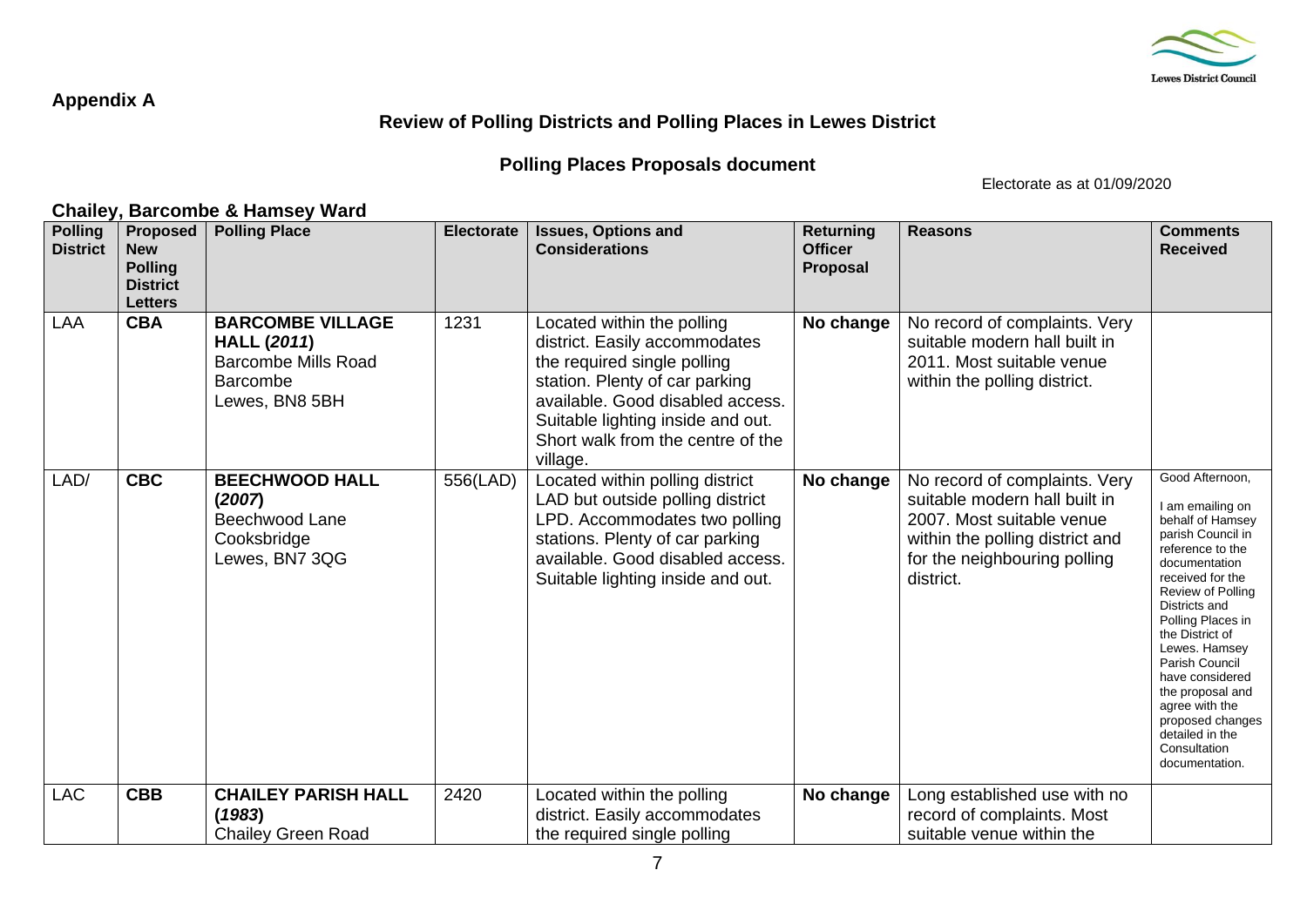| <b>Chailey Green</b> | station. Plenty of car parking    | polling district. |  |
|----------------------|-----------------------------------|-------------------|--|
| Lewes, BN8 4DA       | available. Good disabled access.  |                   |  |
|                      | Suitable lighting inside and out. |                   |  |

**Returning Officer's Proposal:** The proposal is to rename all the Polling Districts as indicated in the Column 'Proposed New Polling District Letters' and designate the whole of the Ward as the Polling Place.

**Reasons:** The renaming of the Polling Districts is to make it clearer where the polling district is located by using the first and second letters of the name of the town or village and third letter indicating an alpha order (A-Z). The current naming convention has all polling districts starting with L and it is not clear where they are located within the District.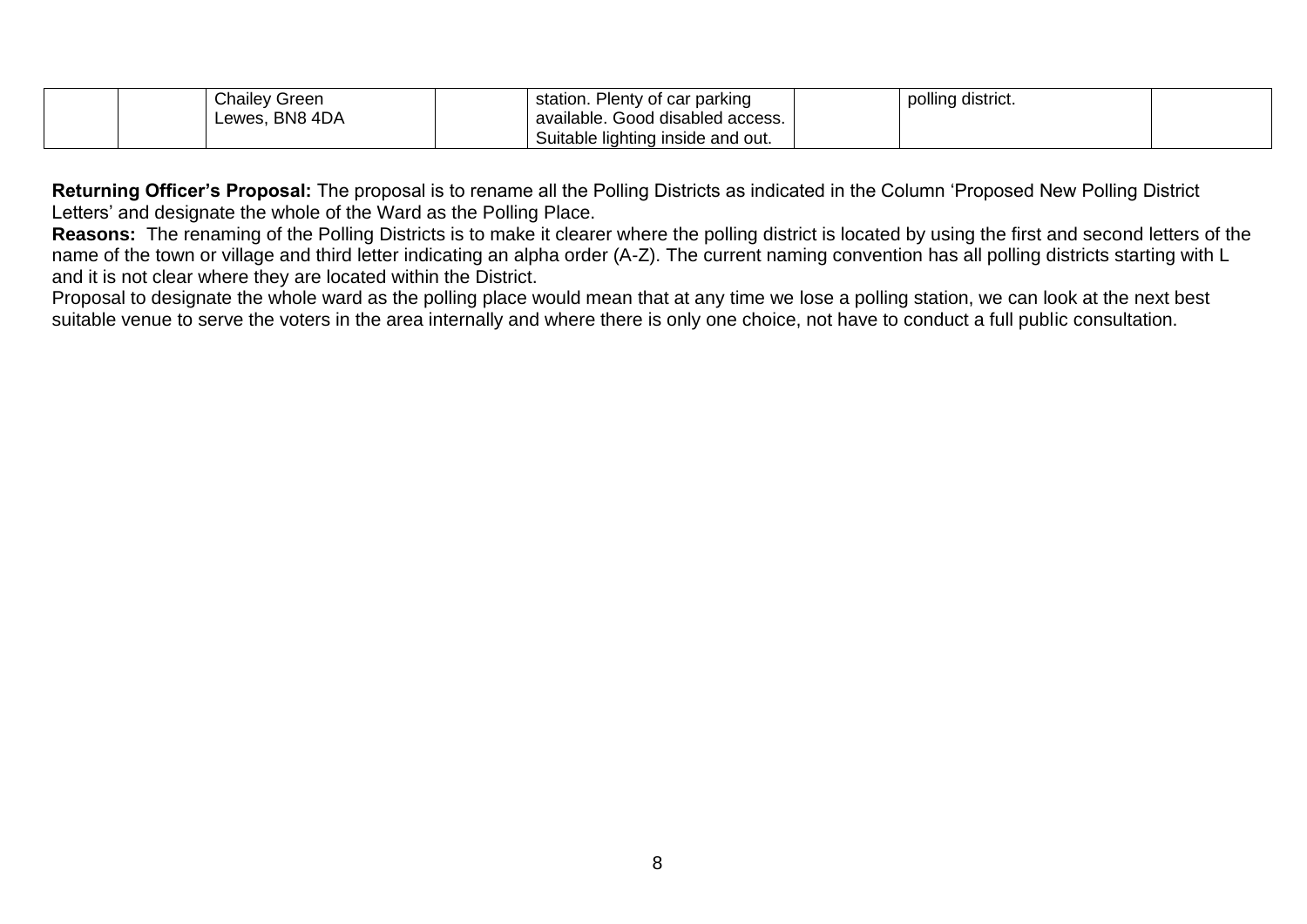#### **Ditchling & Westmeston Ward**

| <b>Polling</b><br><b>District</b> | Proposed  <br><b>New</b><br><b>Polling</b><br><b>District</b><br><b>Letters</b> | <b>Polling Place</b>                                                                                         | <b>Electorate</b> | <b>Issues, Options and</b><br><b>Considerations</b>                                                                                                                                                                                      | <b>Returning</b><br><b>Officer</b><br>Proposal | <b>Reasons</b>                                                                                               | <b>Comments</b><br><b>Received</b> |
|-----------------------------------|---------------------------------------------------------------------------------|--------------------------------------------------------------------------------------------------------------|-------------------|------------------------------------------------------------------------------------------------------------------------------------------------------------------------------------------------------------------------------------------|------------------------------------------------|--------------------------------------------------------------------------------------------------------------|------------------------------------|
| <b>LCA</b>                        | <b>DWA</b>                                                                      | <b>DITCHLING VILLAGE</b><br><b>HALL (1983)</b><br>Lewes Road<br><b>Ditchling</b><br>Hassocks, BN6 8TT        | 1407              | Located within the polling<br>district. Easily accommodates<br>the required single polling<br>station. Plenty of car parking<br>available. Good disabled<br>access. Suitable lighting inside<br>and out.                                 | No change                                      | Long established use with<br>no record of complaints.<br>Most suitable venue within<br>the polling district. |                                    |
| LCC/                              | <b>DWC</b>                                                                      | <b>WESTMESTON PARISH</b><br><b>HALL (2003)</b><br>Lewes Road<br>Westmeston<br>Hassocks, BN6 8RL              | 259 (LCC)         | Located within polling district<br>LCC and outside of polling<br>district LPB. Easily<br>accommodates the required<br>polling station. Plenty of car<br>parking available. Good<br>disabled access. Suitable<br>lighting inside and out. | No change                                      | Established use with no<br>record of complaints. Most<br>suitable venue within the<br>polling district.      |                                    |
| <b>LCB</b>                        | <b>DWB</b>                                                                      | <b>WIVELSFIELD VILLAGE</b><br><b>HALL</b><br>Eastern Road<br>Wivelsfield<br>Haywards Heath<br><b>RH177QH</b> | 462               | Located within polling district<br>LBA but just outside polling<br>district LCB. Accommodates<br>two polling stations. Plenty of<br>car parking available. Good<br>disabled access.                                                      | No change                                      | Long established use with<br>no record of complaints.<br>Most suitable venue within<br>the polling district. |                                    |

**Returning Officer's Proposal:** The proposal is to rename all the Polling Districts as indicated in the Column 'Proposed New Polling District Letters' and designate the whole of the Ward as the Polling Place.

**Reasons:** The renaming of the Polling Districts is to make it clearer where the polling district is located by using the first and second letters of the name of the town or village and third letter indicating an alpha order (A-Z). The current naming convention has all polling districts starting with L and it is not clear where they are located within the District.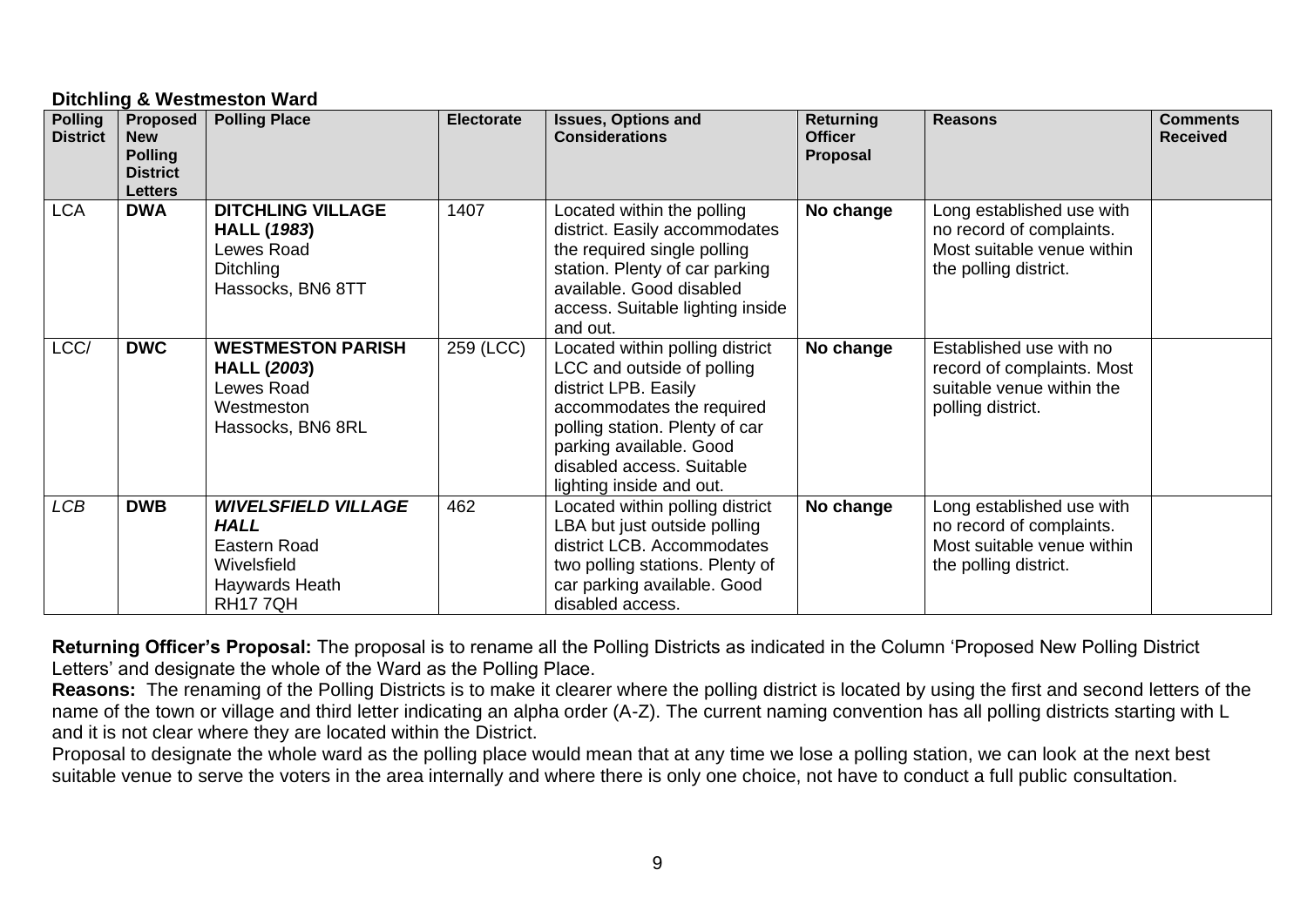# **East Saltdean & Telscombe Cliffs Ward**

| <b>Polling</b><br><b>District</b> | Proposed<br><b>New</b><br><b>Polling</b><br><b>District</b><br><b>Letters</b> | <b>Polling Place</b>                                                                                                                                      | <b>Electorate</b> | <b>Issues, Options and</b><br><b>Considerations</b>                                                                                                                                                                                                          | <b>Returning</b><br><b>Officer</b><br>Proposal | <b>Reasons</b>                                                                                                                                                                                                                                           | <b>Comments</b><br><b>Received</b> |
|-----------------------------------|-------------------------------------------------------------------------------|-----------------------------------------------------------------------------------------------------------------------------------------------------------|-------------------|--------------------------------------------------------------------------------------------------------------------------------------------------------------------------------------------------------------------------------------------------------------|------------------------------------------------|----------------------------------------------------------------------------------------------------------------------------------------------------------------------------------------------------------------------------------------------------------|------------------------------------|
| <b>LDA</b>                        | <b>STA</b>                                                                    | <b>ST MARTINS CHURCH</b><br><b>HALL (1983)</b><br>Longridge Avenue<br>Saltdean<br>Brighton, BN2 8RB                                                       | 2488              | Located just outside the polling<br>district Easily accommodates<br>the required single polling<br>station. On street car parking<br>available. Good disabled<br>access.                                                                                     | No change                                      | Long established use with<br>no record of complaints.<br>Just outside of the polling<br>district, but a good location<br>for electors to get to.                                                                                                         |                                    |
| <b>LDB</b>                        | <b>STB</b>                                                                    | <b>TELSCOMBE PARISH</b><br><b>HALL (1983)</b><br><b>Tyedean Road</b><br><b>Telscombe Cliffs</b><br>Peacehaven<br><b>BN107AU</b>                           | 1866              | Located within the polling<br>district. Easily accommodates<br>the required single polling<br>station. Good disabled access.<br>On street car parking<br>available. Suitable lighting<br>inside and out.                                                     | No change                                      | Long established use with<br>no record of complaints.<br>Most suitable venue within<br>the polling district.                                                                                                                                             |                                    |
| <b>LDC</b>                        | <b>STC</b>                                                                    | <b>TELSCOMBE CLIFFS CP</b><br><b>SCHOOL - NURSERY</b><br>(2003)<br><b>Telscombe Cliffs Way</b><br><b>Telscombe Cliffs</b><br>Peacehaven<br><b>BN107DE</b> | 1780              | Located within the polling<br>district<br>Easily accommodates the<br>required single polling station.<br>On street car parking<br>available. Good disabled<br>access. The only concern<br>raised has been the distance<br>from Telscombe Village by<br>road. | No change                                      | Long established use with<br>no record of complaints.<br>Generally in a good location<br>within the polling district. As<br>there is no access to<br>vehicles across Telscombe<br>Tye, the distance from<br>Telscombe village by road<br>is unavoidable. |                                    |

**Returning Officer's Proposal:** The proposal is to rename all the Polling Districts as indicated in the Column 'Proposed New Polling District Letters' and designate the whole of the Ward as the Polling Place.

**Reasons:** The renaming of the Polling Districts is to make it clearer where the polling district is located by using the first and second letters of the name of the town or village and third letter indicating an alpha order (A-Z). The current naming convention has all polling districts starting with L and it is not clear where they are located within the District.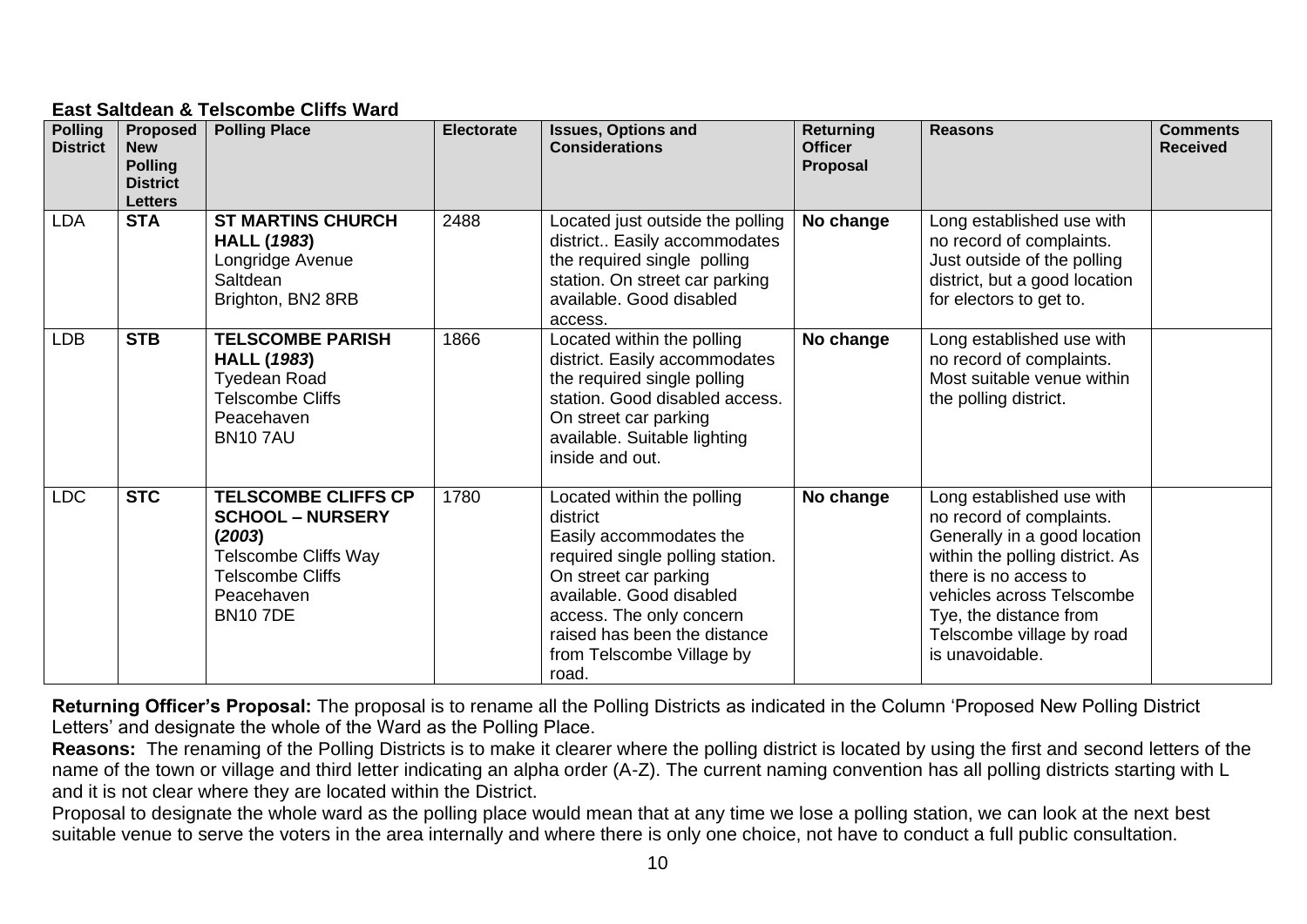# **Kingston Ward**

| <b>Polling</b><br><b>District</b> | <b>Proposed</b><br><b>New</b><br><b>Polling</b><br><b>District</b><br><b>Letters</b> | <b>Polling Place</b>                                                                       | <b>Electorate</b> | <b>Issues, Options and</b><br><b>Considerations</b>                                                                                                                 | <b>Returning</b><br><b>Officer</b><br><b>Proposal</b> | <b>Reasons</b>                                                                                               | <b>Comments</b><br><b>Received</b> |
|-----------------------------------|--------------------------------------------------------------------------------------|--------------------------------------------------------------------------------------------|-------------------|---------------------------------------------------------------------------------------------------------------------------------------------------------------------|-------------------------------------------------------|--------------------------------------------------------------------------------------------------------------|------------------------------------|
| <b>LEA</b>                        | <b>KIA</b>                                                                           | <b>FALMER PARISH HALL</b><br>(1983)<br><b>South Street</b><br>Falmer<br>Brighton, BN1 9PQ  | 160               | Located within the polling<br>district. Easily accommodates<br>the required single polling<br>station. Plenty of car parking<br>available. Good disabled<br>access. | No change                                             | Long established use with<br>no record of complaints.<br>Most suitable venue within<br>the polling district. |                                    |
| <b>LEB</b>                        | <b>KIB</b>                                                                           | <b>IFORD VILLAGE HALL</b><br>(1983)<br><b>The Street</b><br><b>Iford</b><br>Lewes, BN7 3EL | 159               | Located within the polling<br>district. Easily accommodates<br>the required single polling<br>station. Plenty of car parking<br>available. Good disabled<br>access. | No change                                             | Long established use with<br>no record of complaints.<br>Most suitable venue within<br>the polling district. |                                    |
| <b>LEC</b>                        | <b>KIC</b>                                                                           | <b>KINGSTON PARISH HALL</b><br>(1983)<br>The Street<br>Kingston<br>BN7 3NT                 | 701               | Located within the polling<br>district. Easily accommodates<br>the required single polling<br>station. On street car parking<br>available. Good disabled<br>access. | No change                                             | Long established use with<br>no record of complaints.<br>Most suitable venue within<br>the polling district. |                                    |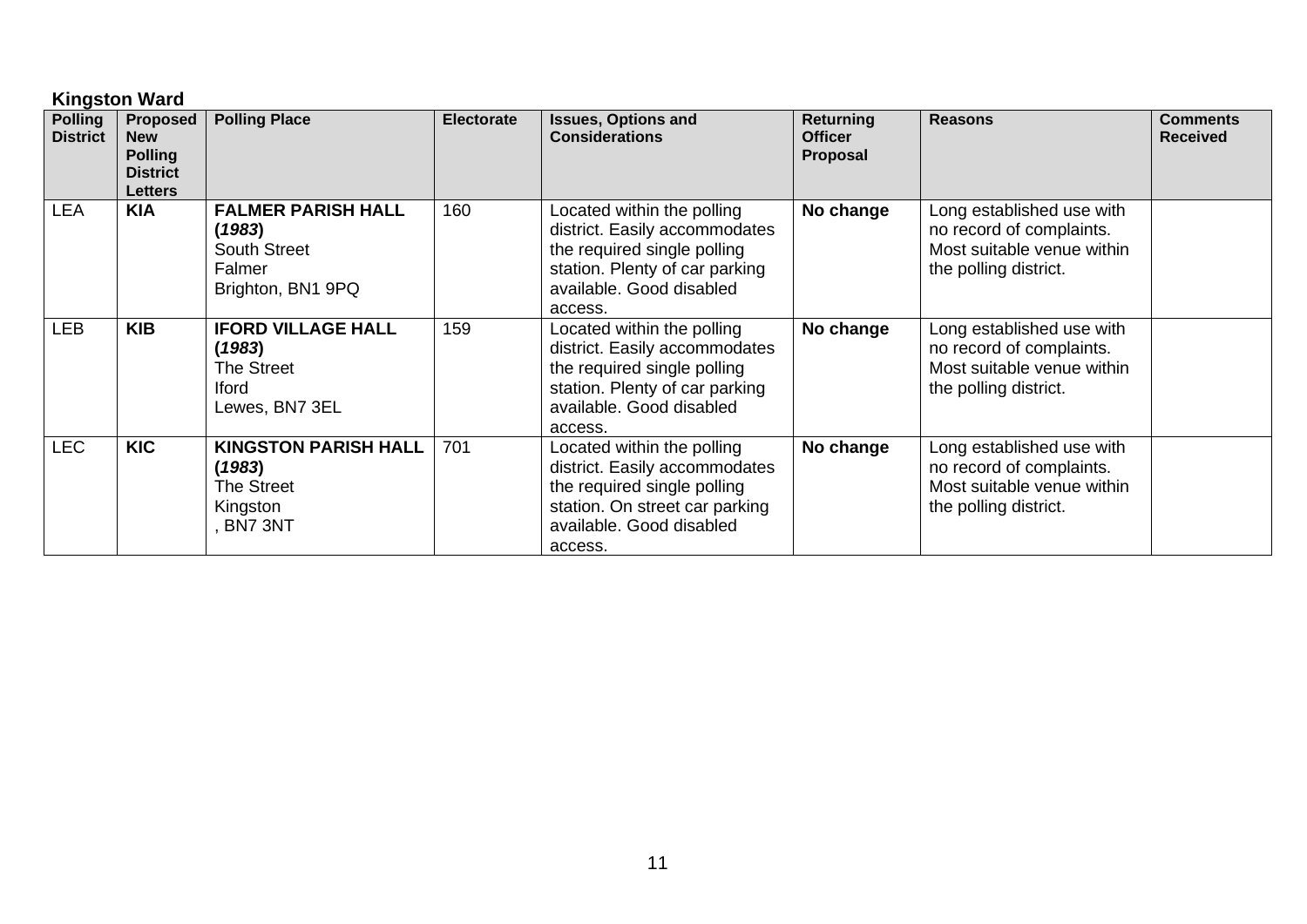#### **Kingston Ward - continued**

| <b>Polling</b><br><b>District</b> | <b>Proposed</b><br><b>New</b><br><b>Polling</b><br><b>District</b><br><b>Letters</b> | <b>Polling Place</b>                                                                              | <b>Electorate</b>     | <b>Issues, Options and</b><br><b>Considerations</b>                                                                                                                                      | <b>Returning</b><br><b>Officer</b><br>Proposal | <b>Reasons</b>                                                                                                                                               | <b>Comments</b><br><b>Received</b> |
|-----------------------------------|--------------------------------------------------------------------------------------|---------------------------------------------------------------------------------------------------|-----------------------|------------------------------------------------------------------------------------------------------------------------------------------------------------------------------------------|------------------------------------------------|--------------------------------------------------------------------------------------------------------------------------------------------------------------|------------------------------------|
| <b>LED</b>                        | <b>KID</b>                                                                           | <b>PIDDINGHOE VILLAGE</b><br><b>HALL (1983)</b><br>The Street<br>Piddinghoe<br>Newhaven, BN9 9AS  | 216                   | Located within the polling<br>district. Easily accommodates<br>the required single polling<br>station. No parking available,<br>turning area only. Good<br>disabled access.              | No change                                      | Long established use with<br>no record of complaints.<br>Ideally situated within the<br>polling district.                                                    |                                    |
| LEE,<br><b>LEG</b>                | <b>KIE</b><br><b>KIG</b>                                                             | <b>RODMELL VILLAGE</b><br><b>HALL (1983)</b><br><b>Martens Field</b><br>Rodmell<br>Lewes, BN7 3HR | 358 (LEE)<br>34 (LEG) | Located within polling district<br>LEE but outside polling district<br>LEG. Accommodates the<br>required single polling station.<br>Plenty of car parking available.<br>Disabled access. | No change                                      | Long established use with<br>no record of complaints.<br>Most suitable venue within<br>the polling district and for<br>the neighbouring polling<br>district. |                                    |
| <b>LEF</b>                        | <b>KIF</b>                                                                           | <b>CHRIST CHURCH HALL,</b><br><b>Prince Edward's Road</b><br>Lewes<br><b>BN71BL</b>               | 87                    | Located just outside polling<br>district LHB and next to polling<br>district LEF. Accommodates<br>two polling stations. Ample<br>parking.                                                | No change                                      | Effective new polling venue<br>with no record of<br>complaints. Most suitable<br>venue within the polling<br>district.                                       |                                    |

**Returning Officer's Proposal:** The proposal is to rename all the Polling Districts as indicated in the Column 'Proposed New Polling District Letters' and designate the whole of the Ward as the Polling Place.

**Reasons:** The renaming of the Polling Districts is to make it clearer where the polling district is located by using the first and second letters of the name of the town or village and third letter indicating an alpha order (A-Z). The current naming convention has all polling districts starting with L and it is not clear where they are located within the District.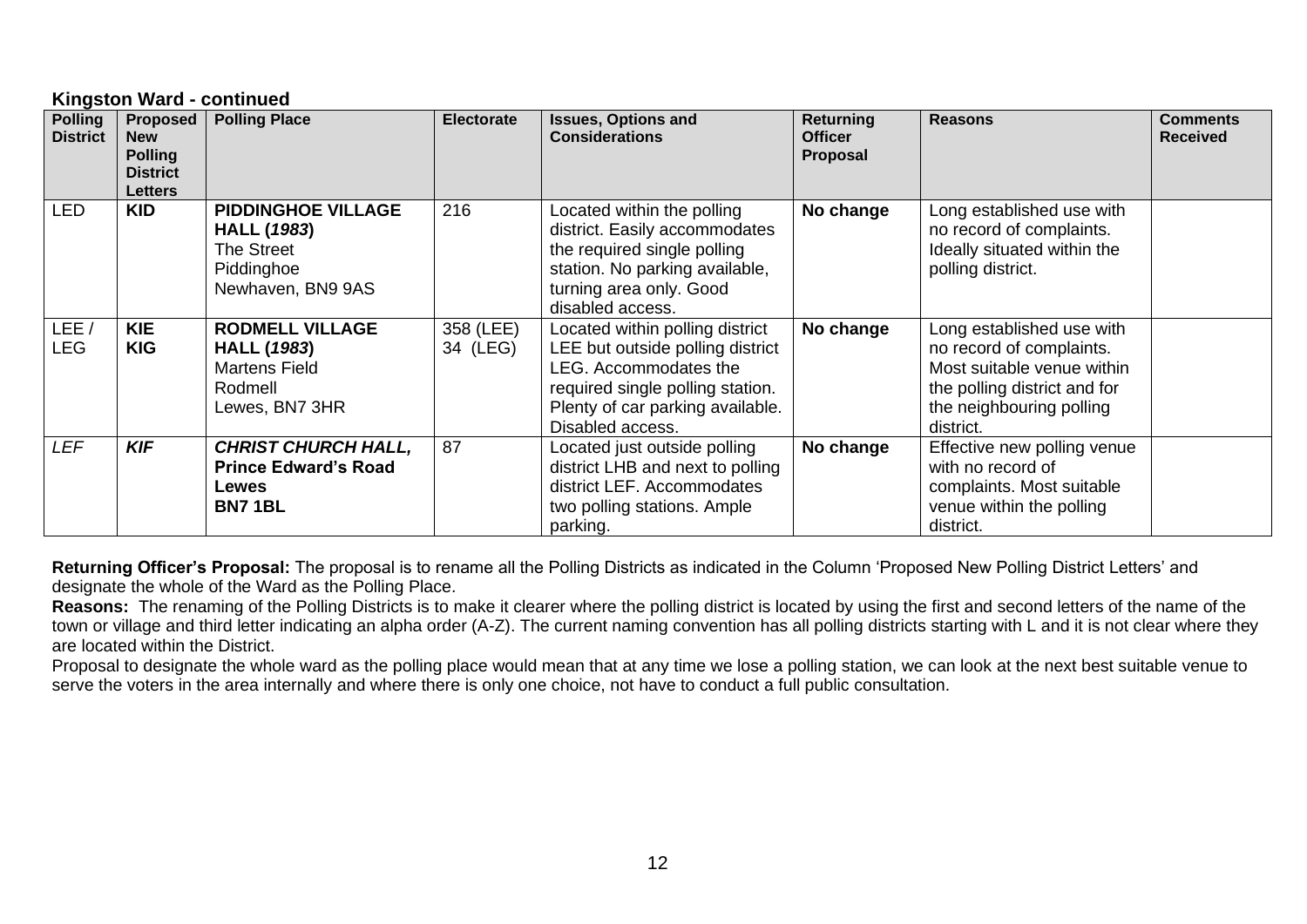|                                   | <b>Lewes Bridge Ward</b>                                                             |                                                                                                   |                   |                                                                                                                                                                                                                                                                |                                                |                                                                                                                                                               |                                    |  |  |  |
|-----------------------------------|--------------------------------------------------------------------------------------|---------------------------------------------------------------------------------------------------|-------------------|----------------------------------------------------------------------------------------------------------------------------------------------------------------------------------------------------------------------------------------------------------------|------------------------------------------------|---------------------------------------------------------------------------------------------------------------------------------------------------------------|------------------------------------|--|--|--|
| <b>Polling</b><br><b>District</b> | <b>Proposed</b><br><b>New</b><br><b>Polling</b><br><b>District</b><br><b>Letters</b> | <b>Polling Place</b>                                                                              | <b>Electorate</b> | <b>Issues, Options and</b><br><b>Considerations</b>                                                                                                                                                                                                            | <b>Returning</b><br><b>Officer</b><br>Proposal | <b>Reasons</b>                                                                                                                                                | <b>Comments</b><br><b>Received</b> |  |  |  |
| LFA/                              | <b>LBA</b>                                                                           | THE TOWN HALL -<br><b>CORN EXCHANGE (1983)</b><br><b>Fisher Street Entrance</b><br>Lewes, BN7 2DE | 972 (LFA)         | Located within polling district<br>LGB but just outside polling<br>districts LFA and LGC.<br>Accommodates twopolling<br>stations. No on street parking,<br>but car parks available close<br>by. Good disabled access.<br>Suitable lighting, inside and<br>out. | No change                                      | Long established use with<br>no record of complaints.<br>Most suitable venue within<br>the polling district and for<br>the neighbouring polling<br>districts. |                                    |  |  |  |
| <b>LFB</b>                        | <b>LBB</b>                                                                           | <b>CLIFFE HALL (1983)</b><br><b>Cliffe High Street</b><br>Lewes, BN7 2AN                          | 1120              | Located within the polling<br>district. Easily accommodates<br>the required single polling<br>station. Very limited parking.<br>Good disabled access.<br>Suitable lighting inside and<br>out.                                                                  | No change                                      | Long established use with<br>no record of complaints.<br>Most suitable venue within<br>the polling district                                                   |                                    |  |  |  |
| <b>LFC</b>                        | <b>LBC</b>                                                                           | <b>MALLING COMMUNITY</b><br><b>CENTRE (1983)</b><br>Spences Lane<br>Lewes, BN7 2HQ                | 2107              | Located within the polling<br>district. Accommodates the<br>required single polling station.<br>Plenty of car parking available.<br>Good disabled access.<br>Suitable lighting inside and<br>out.                                                              | No change                                      | Long established use with<br>no record of complaints.<br>Ideally situated within the<br>polling district.                                                     |                                    |  |  |  |

**Returning Officer's Proposal:** The proposal is to rename all the Polling Districts as indicated in the Column 'Proposed New Polling District Letters' and designate the whole of the Ward as the Polling Place.

**Reasons:** The renaming of the Polling Districts is to make it clearer where the polling district is located by using the first and second letters of the name of the town or village and third letter indicating an alpha order (A-Z). The current naming convention has all polling districts starting with L and it is not clear where they are located within the District.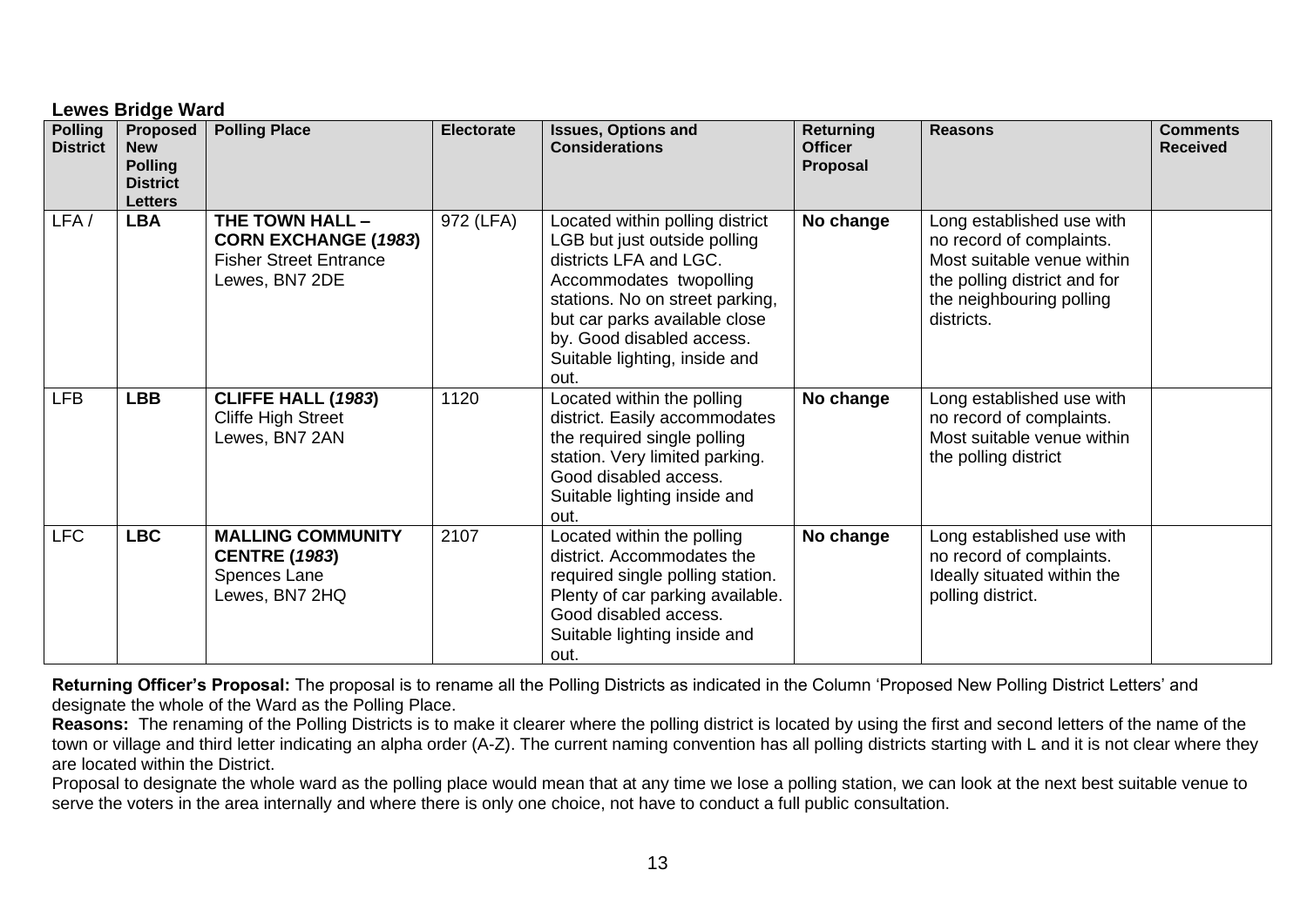|                                   | <b>Lewes Castle Ward</b>                                                      |                                                                                                   |                         |                                                                                                                                                                                                                                                             |                                                |                                                                                                                                                               |                                    |  |  |  |
|-----------------------------------|-------------------------------------------------------------------------------|---------------------------------------------------------------------------------------------------|-------------------------|-------------------------------------------------------------------------------------------------------------------------------------------------------------------------------------------------------------------------------------------------------------|------------------------------------------------|---------------------------------------------------------------------------------------------------------------------------------------------------------------|------------------------------------|--|--|--|
| <b>Polling</b><br><b>District</b> | Proposed<br><b>New</b><br><b>Polling</b><br><b>District</b><br><b>Letters</b> | <b>Polling Place</b>                                                                              | <b>Electorate</b>       | <b>Issues, Options and</b><br><b>Considerations</b>                                                                                                                                                                                                         | <b>Returning</b><br><b>Officer</b><br>Proposal | <b>Reasons</b>                                                                                                                                                | <b>Comments</b><br><b>Received</b> |  |  |  |
| <b>LGA</b>                        | <b>LCA</b>                                                                    | <b>LANDPORT COMMUNITY</b><br>HUB (1960) refurb in 2017<br>Landport Road<br>Lewes, BN7 2SU         | 1468                    | Located within the polling<br>district. Accommodates one<br>polling station. Plenty of on<br>street car parking available.<br>Good disabled access.<br>Suitable lighting inside and out.                                                                    | No change                                      | Long established use. No<br>record of complaints                                                                                                              |                                    |  |  |  |
| LGB/<br>LGC/                      | <b>LCB</b><br><b>LCC</b>                                                      | THE TOWN HALL -<br><b>CORN EXCHANGE (1983)</b><br><b>Fisher Street Entrance</b><br>Lewes, BN7 2DE | 741 (LGB)<br>1094 (LGC) | Located within polling district<br>LGB but just outside polling<br>districts LFA and LGC.<br>Accommodates two polling<br>stations. No on street parking,<br>but car parks available close<br>by. Good disabled access.<br>Suitable lighting inside and out. | No change                                      | Long established use with<br>no record of complaints.<br>Most suitable venue within<br>the polling district and for<br>the neighbouring polling<br>districts. |                                    |  |  |  |
| LGC1                              | <b>LCD</b>                                                                    | <b>ST MARYS SOCIAL</b><br><b>CENTRE (1983)</b><br>Christie Road<br>Lewes, BN7 1PL                 | 133                     | Located within polling district<br>LHA. Accommodates two<br>polling stations. Car parking<br>available. Good disabled<br>access. Suitable lighting inside<br>and out.                                                                                       | No change                                      | Long established use with<br>no record of complaints.<br>Most suitable venue within<br>the polling district.                                                  |                                    |  |  |  |

**Returning Officer's Proposal:** The proposal is to rename all the Polling Districts as indicated in the Column 'Proposed New Polling District Letters' and designate the whole of the Ward as the Polling Place.

**Reasons:** The renaming of the Polling Districts is to make it clearer where the polling district is located by using the first and second letters of the name of the town or village and third letter indicating an alpha order (A-Z). The current naming convention has all polling districts starting with L and it is not clear where they are located within the District.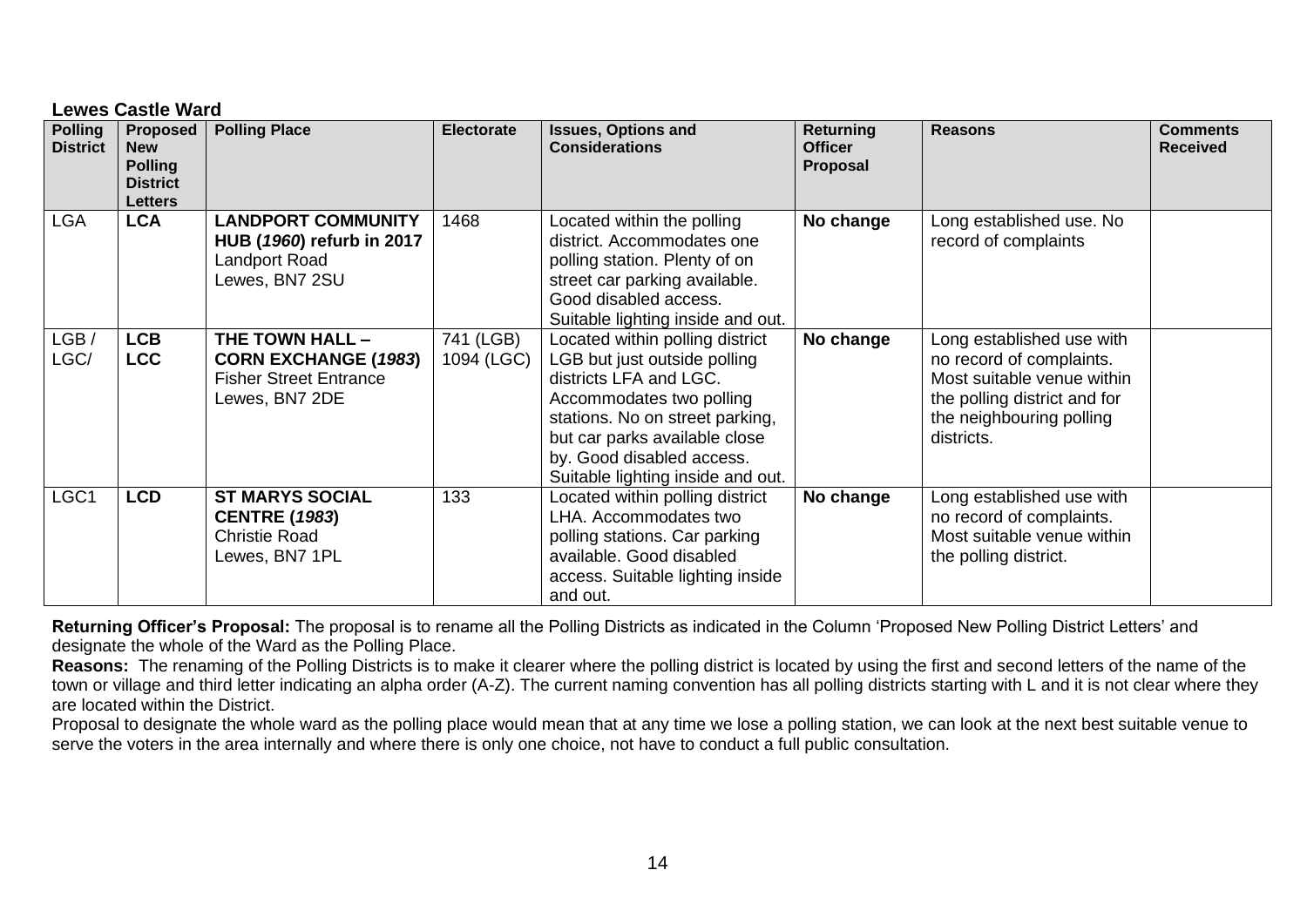| <b>Polling</b>  | Lewes Priory Ward<br><b>Proposed</b>                              | <b>Polling Place</b>                                                                     | <b>Electorate</b> | <b>Issues, Options and</b>                                                                                                                                                        | Returning                         | <b>Reasons</b>                                                                                                         | <b>Comments</b> |
|-----------------|-------------------------------------------------------------------|------------------------------------------------------------------------------------------|-------------------|-----------------------------------------------------------------------------------------------------------------------------------------------------------------------------------|-----------------------------------|------------------------------------------------------------------------------------------------------------------------|-----------------|
| <b>District</b> | <b>New</b><br><b>Polling</b><br><b>District</b><br><b>Letters</b> |                                                                                          |                   | <b>Considerations</b>                                                                                                                                                             | <b>Officer</b><br><b>Proposal</b> |                                                                                                                        | <b>Received</b> |
| <b>LHA</b>      | <b>LPA</b>                                                        | <b>ST MARYS SOCIAL</b><br><b>CENTRE (1983)</b><br><b>Christie Road</b><br>Lewes, BN7 1PL | 1901              | Located within polling district<br>LHA. Accommodates two<br>polling stations. Car parking<br>available. Good disabled<br>access. Suitable lighting,<br>inside and out.            | No change                         | Long established use with<br>no record of complaints.<br>Most suitable venue within<br>the polling district.           |                 |
| <b>LHB</b>      | <b>LPB</b>                                                        | <b>CHRIST CHURCH HALL</b><br>(2014)<br><b>Prince Edwards Road</b><br>Lewes, BN7 1BL      | 2648LHB)          | Located just outside polling<br>district LHB and next to<br>polling district LEF.<br>Accommodates two polling<br>stations. Ample parking.<br>Suitable lighting inside and<br>out. | No change                         | Effective new polling venue<br>with no record of<br>complaints. Most suitable<br>venue within the polling<br>district. |                 |
| <b>LHC</b>      | <b>LPC</b>                                                        | <b>SOUTHOVER GRANGE</b><br>(1572)<br>Southover High Street<br>Entrance, Lewes            | 1863              | Located inside the polling<br>district. Good disabled<br>access. No Car Park but<br>plenty limited pay and display<br>on-street parking                                           | No Change                         | Established use with no<br>record of complaints. Most<br>suitable venue within the<br>polling district.                |                 |

**Lewes Priory Ward**

**Returning Officer's Proposal:** The proposal is to rename all the Polling Districts as indicated in the Column 'Proposed New Polling District Letters' and designate the whole of the Ward as the Polling Place.

**Reasons:** The renaming of the Polling Districts is to make it clearer where the polling district is located by using the first and second letters of the name of the town or village and third letter indicating an alpha order (A-Z). The current naming convention has all polling districts starting with L and it is not clear where they are located within the District.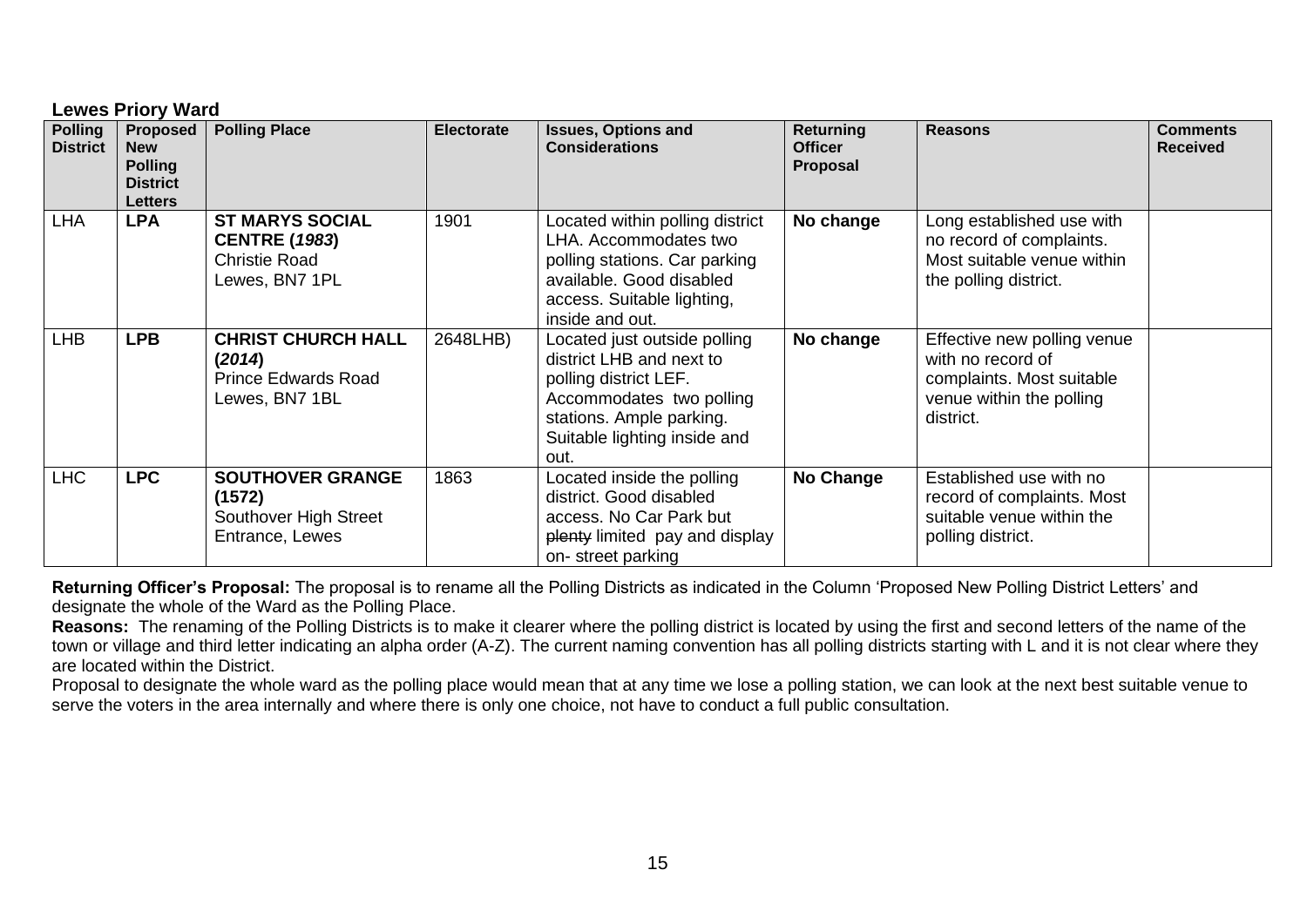#### **Newhaven North Ward**

| <b>Polling</b><br><b>District</b> | Proposed<br><b>New</b><br><b>Polling</b><br><b>District</b><br>Letters | <b>Polling Place</b>                                                                                                      | <b>Electorate</b> | <b>Issues, Options and</b><br><b>Considerations</b>                                                                                                               | Returning<br><b>Officer</b><br>Proposal | <b>Reasons</b>                                                                                               | <b>Comments</b><br><b>Received</b> |
|-----------------------------------|------------------------------------------------------------------------|---------------------------------------------------------------------------------------------------------------------------|-------------------|-------------------------------------------------------------------------------------------------------------------------------------------------------------------|-----------------------------------------|--------------------------------------------------------------------------------------------------------------|------------------------------------|
| LIA                               | <b>NNA</b>                                                             | <b>LEWES ROAD SOCIAL</b><br><b>CENTRE (1983)</b><br>Lewes Road<br>Newhaven, BN9 9BL                                       | 1763              | Located inside the polling<br>district. Accommodates the<br>required single polling station.<br>Lighting adequate. On street<br>parking. Good disabled<br>access. | No change                               | Long established use with<br>no record of complaints.<br>Most suitable venue within<br>the polling district. |                                    |
| <b>LIC</b>                        | <b>NNB</b>                                                             | <b>DENTON &amp; MOUNT</b><br><b>PLEASANT SOCIAL</b><br><b>CENTRE (1983)</b><br>Denton Road<br>Denton<br>Newhaven, BN9 0PX | 2208              | Located inside the polling<br>district. Accommodates the<br>required single polling station.<br>Own car park.                                                     | No change                               | Long established use with<br>no record of complaints.<br>Most suitable venue within<br>the polling district. |                                    |

**Returning Officer's Proposal:** The proposal is to rename all the Polling Districts as indicated in the Column 'Proposed New Polling District Letters' and designate the whole of the Ward as the Polling Place.

**Reasons:** The renaming of the Polling Districts is to make it clearer where the polling district is located by using the first and second letters of the name of the town or village and third letter indicating an alpha order (A-Z). The current naming convention has all polling districts starting with L and it is not clear where they are located within the District.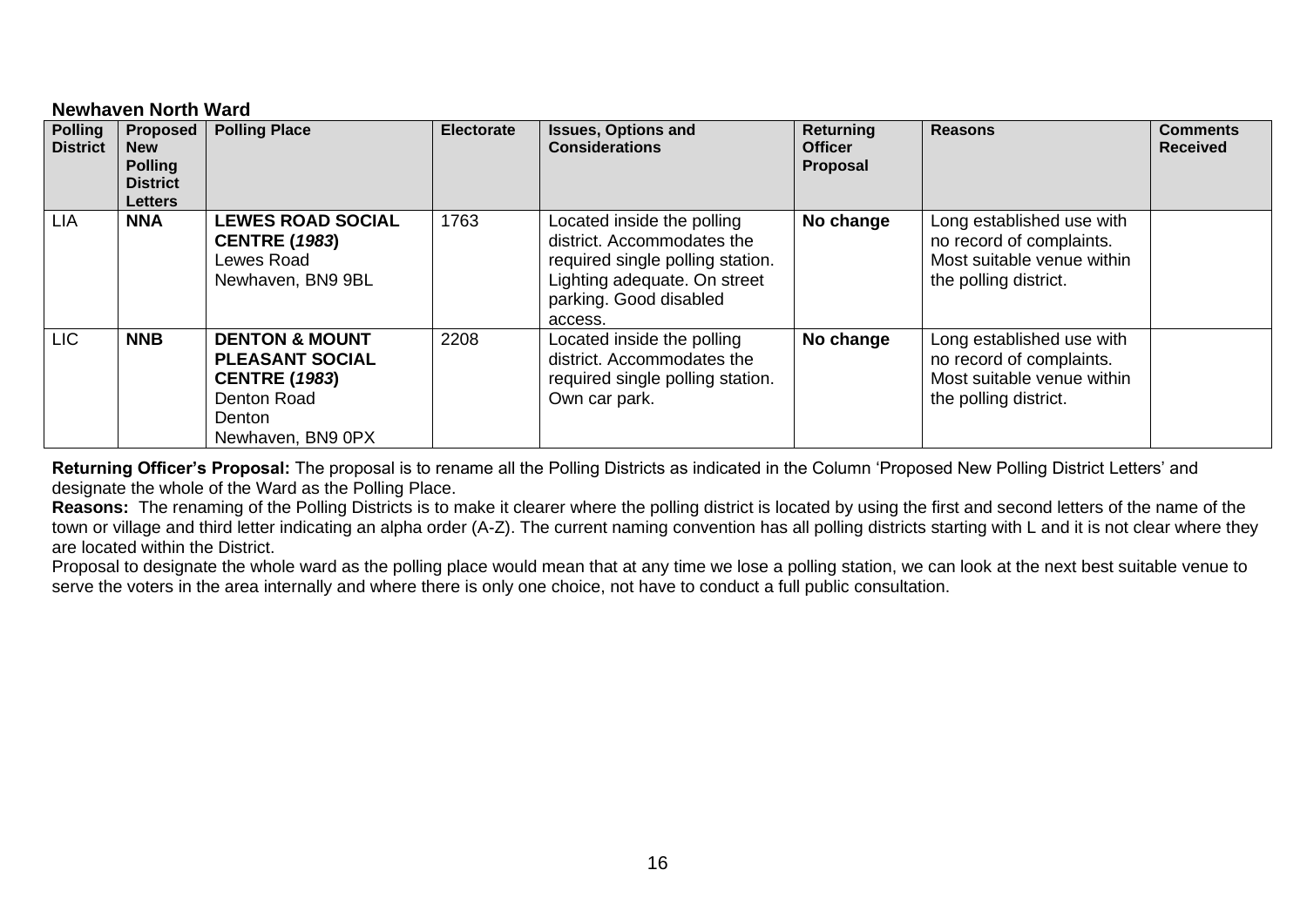# **Newhaven South Ward**

| <b>Polling</b><br><b>District</b> | <b>Proposed</b><br><b>New</b><br><b>Polling</b><br><b>District</b><br><b>Letters</b> | <b>Polling Place</b>                                                   | <b>Electorate</b>        | <b>Issues, Options and</b><br><b>Considerations</b>                                                                                                                                                                                 | Returning<br><b>Officer</b><br>Proposal | <b>Reasons</b>                                      | <b>Comments</b><br><b>Received</b> |
|-----------------------------------|--------------------------------------------------------------------------------------|------------------------------------------------------------------------|--------------------------|-------------------------------------------------------------------------------------------------------------------------------------------------------------------------------------------------------------------------------------|-----------------------------------------|-----------------------------------------------------|------------------------------------|
| LJA/<br>LJC                       | <b>NSA</b><br><b>NSC</b>                                                             | <b>HILLCREST CENTRE</b><br>(2015)<br>Bay Vue Road<br>Newhaven, BN9 9LH | 1178 (LJA)<br>3994 (LJC) | Located inside polling district<br>LJC and next to polling district<br>LJA. Accommodates two<br>polling stations. Has own large<br>car park. Good disabled<br>access.                                                               | No change                               | Most suitable venue within<br>the polling district. |                                    |
| LJB                               | <b>NSB</b>                                                                           | <b>AIR CADETS HUT</b><br>Transit Road<br>Newhaven, BN9 0BB             | 340                      | The Air Cadets Hut has good<br>disabled access. Located<br>inside the polling district.<br>Accommodates the required<br>single polling station. Ample<br>car park. Small lip at door<br>threshold giving poor<br>wheelchair access. | No Change                               | Only suitable venue within<br>the polling district. |                                    |

**Returning Officer's Proposal:** The proposal is to rename all the Polling Districts as indicated in the Column 'Proposed New Polling District Letters' and designate the whole of the Ward as the Polling Place.

**Reasons:** The renaming of the Polling Districts is to make it clearer where the polling district is located by using the first and second letters of the name of the town or village and third letter indicating an alpha order (A-Z). The current naming convention has all polling districts starting with L and it is not clear where they are located within the District.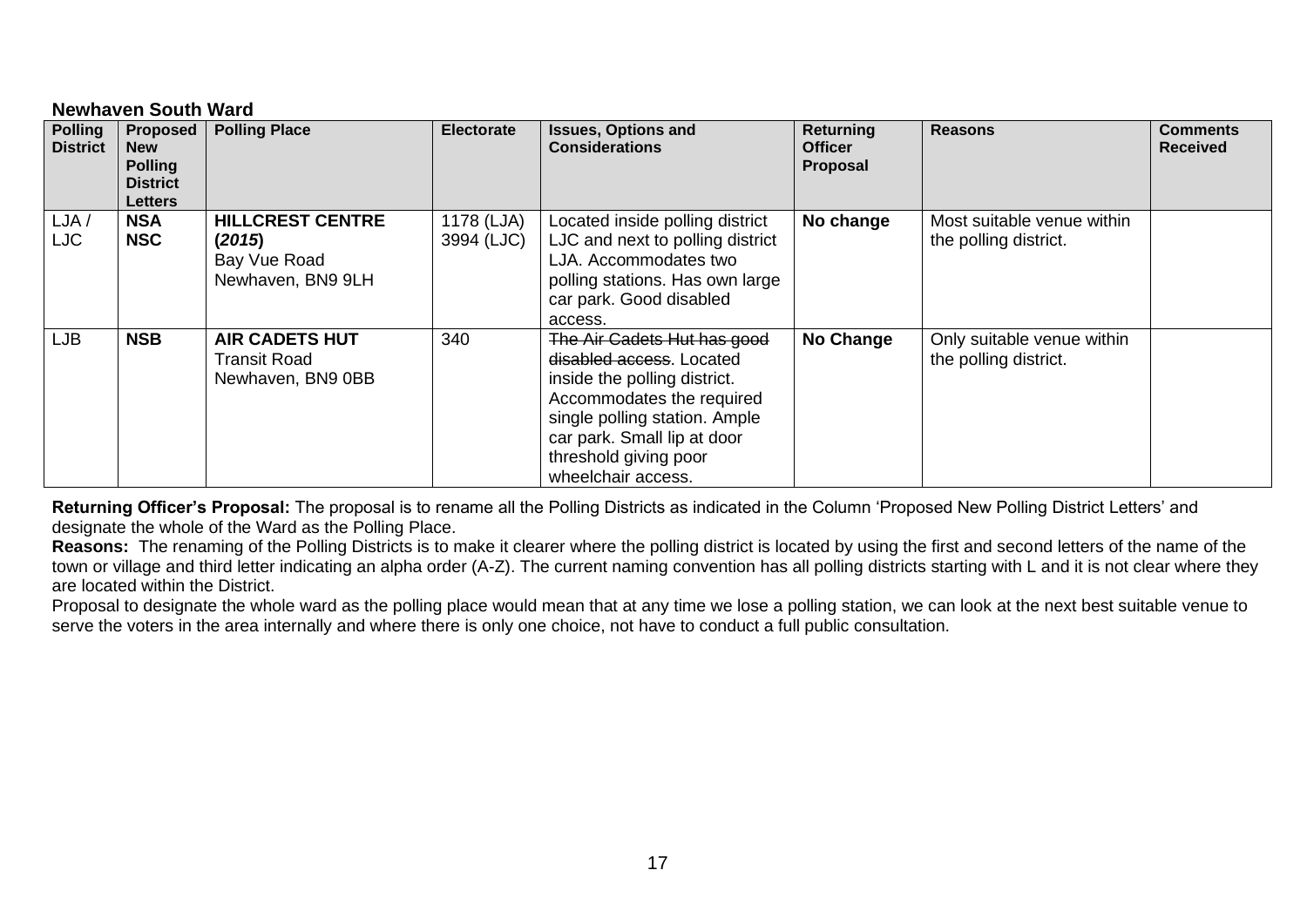#### **Newick Ward**

| <b>Polling</b><br><b>District</b> | Proposed  <br><b>New</b><br><b>Polling</b><br><b>District</b><br><b>Letters</b> | <b>Polling Place</b>                                                    | <b>Electorate</b> | <b>Issues, Options and</b><br><b>Considerations</b>                                                                                                                                   | Returning<br><b>Officer</b><br>Proposal | <b>Reasons</b>                                                                                                  | <b>Comments</b><br><b>Received</b> |
|-----------------------------------|---------------------------------------------------------------------------------|-------------------------------------------------------------------------|-------------------|---------------------------------------------------------------------------------------------------------------------------------------------------------------------------------------|-----------------------------------------|-----------------------------------------------------------------------------------------------------------------|------------------------------------|
| <b>LKA</b>                        | <b>NEA</b>                                                                      | <b>NEWICK VILLAGE HALL</b><br>(2016)<br>Western Road<br>Newick, BN8 4LE | 2125              | Located inside the polling<br>district. Accommodates the<br>required single polling station.<br>Has own large car park. Good<br>disabled access. Suitable<br>lighting inside and out. | No change                               | Effective polling venue with<br>no record of complaints.<br>Most suitable venue within<br>the polling district. |                                    |

**Returning Officer's Proposal:** The proposal is to rename all the Polling Districts as indicated in the Column 'Proposed New Polling District Letters' and designate the whole of the Ward as the Polling Place.

**Reasons:** The renaming of the Polling Districts is to make it clearer where the polling district is located by using the first and second letters of the name of the town or village and third letter indicating an alpha order (A-Z). The current naming convention has all polling districts starting with L and it is not clear where they are located within the District.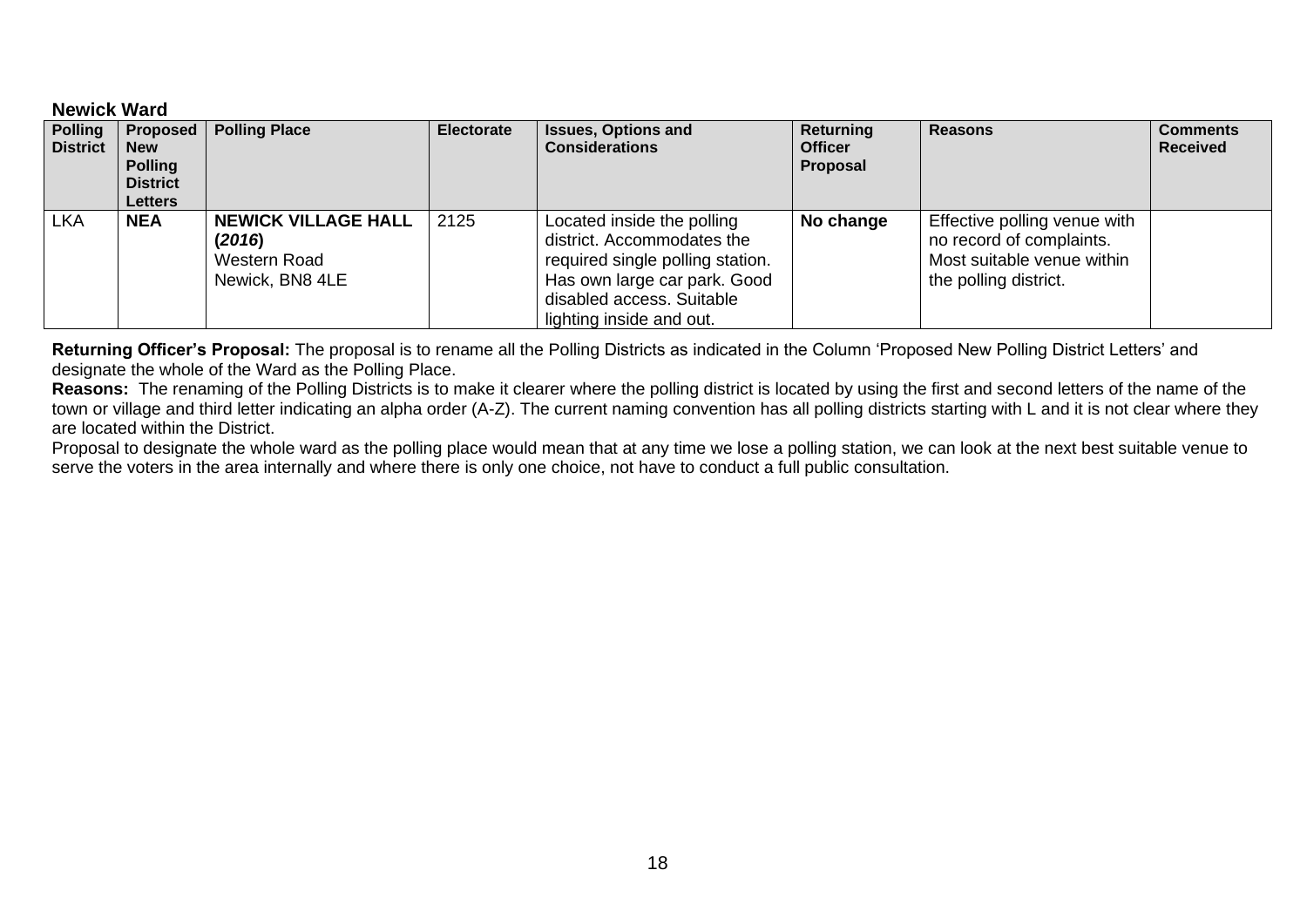# **Ouse Valley & Ringmer Ward**

| <b>Polling</b><br><b>District</b> | <b>Proposed</b><br><b>New</b><br><b>Polling</b><br><b>District</b><br><b>Letters</b> | <b>Polling Place</b>                                                                                               | <b>Electorate</b>      | <b>Issues, Options and</b><br><b>Considerations</b>                                                                                                                                             | <b>Returning</b><br><b>Officer</b><br>Proposal | <b>Reasons</b>                                                                                                                                                             | <b>Comments</b><br><b>Received</b> |
|-----------------------------------|--------------------------------------------------------------------------------------|--------------------------------------------------------------------------------------------------------------------|------------------------|-------------------------------------------------------------------------------------------------------------------------------------------------------------------------------------------------|------------------------------------------------|----------------------------------------------------------------------------------------------------------------------------------------------------------------------------|------------------------------------|
| <b>LLA</b>                        | <b>ORA</b>                                                                           | <b>RINGMER VILLAGE HALL</b><br>(1983)<br>Lewes Road<br>Ringmer<br>Lewes, BN8 5QH                                   | 3770                   | Located inside the polling<br>district. Adequate size.<br>Accommodates two polling<br>stations. Has own large car<br>park. Good disabled access.                                                | No change                                      | Long established use with<br>no record of complaints.<br>Most suitable venue within<br>the polling district.                                                               |                                    |
| LLB/<br><b>LLC</b>                | <b>ORB</b><br><b>ORC</b>                                                             | <b>BEDDINGHAM READING</b><br><b>ROOM (1999)</b><br><b>Station Road</b><br>Glynde<br>Lewes, BN8 6RU                 | 168 (LLB)<br>196 (LLC) | Located inside the polling<br>district for LLC but outside for<br>LLB Accommodates one<br>polling station. On road<br>parking. Small lip at door<br>threshold giving poor<br>wheelchair access. | No change                                      | Long established use with<br>no record of complaints.<br>Most suitable venue within<br>the polling district. Hazard<br>tape used to assist<br>disabled voters at entrance. |                                    |
| <b>LLD</b>                        | <b>ORD</b>                                                                           | <b>FIRLE VILLAGE HALL</b><br>(1983)<br><b>The Street</b><br>Firle<br>Lewes, BN8 6NS                                | 228                    | Located within the polling<br>district. Accommodates one<br>polling station. On street car<br>parking available. Good<br>disabled access.                                                       | No change                                      | Long established use with<br>no record of complaints.<br>Most suitable venue within<br>the polling district.                                                               |                                    |
| LLE<br><b>LLF</b>                 | <b>ORE</b><br><b>ORF</b>                                                             | <b>DENTON HOUSE</b><br><b>COMMUNITY HALL (2005)</b><br><b>Forward Close</b><br>South Heighton<br>Newhaven, BN9 0JY | 22 (LLE)<br>772 (LLF)  | Located within polling district<br>LLF but outside LLE.<br>Accommodates one polling<br>station. Adequate size. On<br>road parking. Disabled access.                                             | No change                                      | Established use with no<br>record of complaints. Most<br>suitable venue within the<br>polling district.                                                                    |                                    |

**Returning Officer's Proposal:** The proposal is to rename all the Polling Districts as indicated in the Column 'Proposed New Polling District Letters' and designate the whole of the Ward as the Polling Place.

**Reasons:** The renaming of the Polling Districts is to make it clearer where the polling district is located by using the first and second letters of the name of the town or village and third letter indicating an alpha order (A-Z). The current naming convention has all polling districts starting with L and it is not clear where they are located within the District.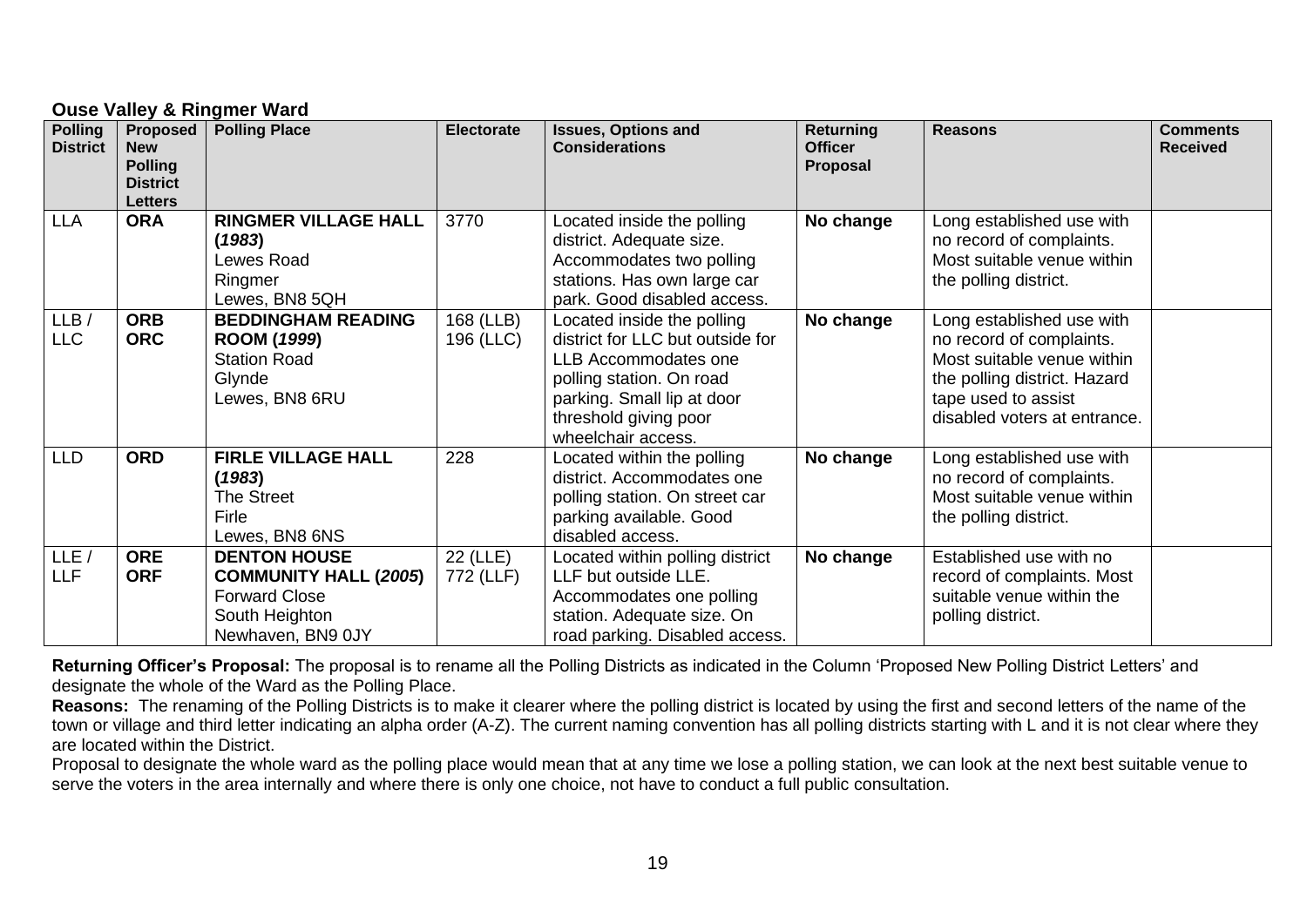# **Peacehaven East Ward**

| <b>Polling</b><br><b>District</b> | Proposed<br><b>New</b><br><b>Polling</b><br><b>District</b><br><b>Letters</b> | <b>Polling Place</b>                                                                                     | <b>Electorate</b> | <b>Issues, Options and</b><br><b>Considerations</b>                                                                                                                                           | <b>Returning</b><br><b>Officer</b><br>Proposal | <b>Reasons</b>                                                                                                                                                                                                                                                                                                                         | <b>Comments</b><br><b>Received</b> |
|-----------------------------------|-------------------------------------------------------------------------------|----------------------------------------------------------------------------------------------------------|-------------------|-----------------------------------------------------------------------------------------------------------------------------------------------------------------------------------------------|------------------------------------------------|----------------------------------------------------------------------------------------------------------------------------------------------------------------------------------------------------------------------------------------------------------------------------------------------------------------------------------------|------------------------------------|
| <b>LMA</b>                        | <b>PEA</b>                                                                    | <b>SPORTS PAVILION (2011)</b><br>Piddinghoe Avenue<br>Peacehaven<br><b>BN10 8RH</b>                      | 1812              | Located outside the polling<br>district. Accommodates one<br>polling station. Large car park.<br>Good disabled access.<br>Suitable lighting inside and<br>out.                                | No change                                      | Established use with no<br>record of complaints. Most<br>suitable venue within the<br>polling district.                                                                                                                                                                                                                                |                                    |
| <b>LMB</b>                        | <b>PEB</b>                                                                    | <b>EVANGELICAL FREE</b><br><b>CHURCH HALL (1983)</b><br>Mayfield Avenue<br>Peacehaven<br><b>BN10 8RE</b> | 1641              | Located within the polling<br>district. Accommodates one<br>polling station. Good car<br>parking. All on one level with<br>no steps. Disabled access.<br>Suitable lighting inside and<br>out. | No change                                      | Long established use with<br>no record of complaints.<br>Most suitable venue within<br>the polling district.                                                                                                                                                                                                                           |                                    |
| <b>LMC</b>                        | <b>PEC</b>                                                                    | <b>SCOUT HEADQUARTERS</b><br>(1983)<br><b>Arundel Road</b><br>Peacehaven<br><b>BN10 8TE</b>              | 849               | Located outside the polling<br>district. Accommodates one<br>polling station. On street<br>parking. Rough pathway to<br>entrance makes disabled<br>access poor.                               | No change                                      | No other suitable venue<br>within the polling district.<br>Temporary pathway<br>considered but was not a<br>practical solution to the<br>access issues. Polling<br>station is set up to ensure<br>disabled voters can be<br>seen at the entrance by<br>polling staff and offered<br>assistance, and additional<br>signage is provided. |                                    |

**Returning Officer's Proposal:** The proposal is to rename all the Polling Districts as indicated in the Column 'Proposed New Polling District Letters' and designate the whole of the Ward as the Polling Place.

**Reasons:** The renaming of the Polling Districts is to make it clearer where the polling district is located by using the first and second letters of the name of the town or village and third letter indicating an alpha order (A-Z). The current naming convention has all polling districts starting with L and it is not clear where they are located within the District.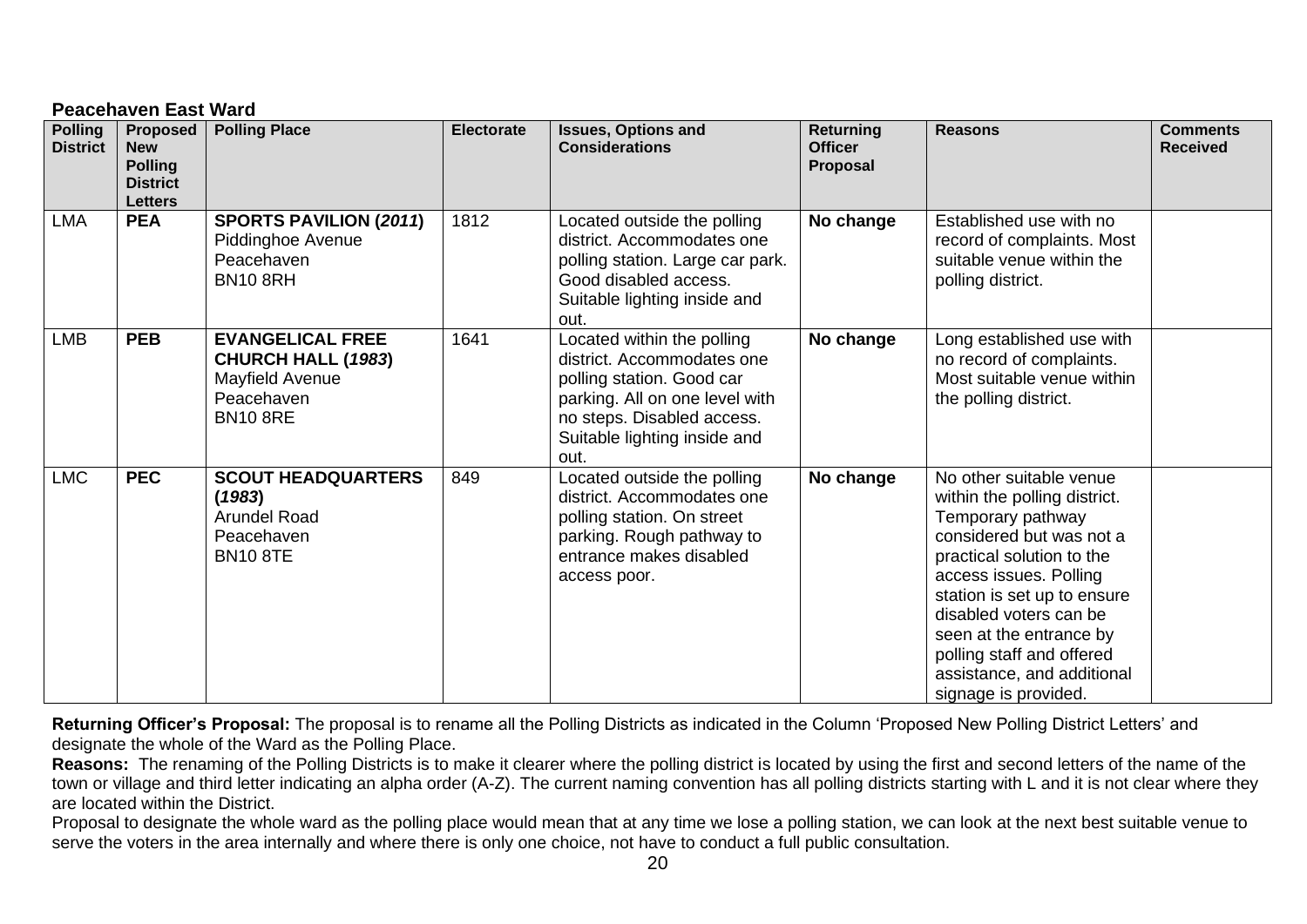# **Peacehaven North Ward**

| <b>Polling</b><br><b>District</b> | <b>Proposed</b><br><b>New</b><br><b>Polling</b><br><b>District</b><br><b>Letters</b> | <b>Polling Place</b>                                                                                                          | <b>Electorate</b>          | <b>Issues, Options and</b><br><b>Considerations</b>                                                                                                                                                                        | Returning<br><b>Officer</b><br>Proposal | <b>Reasons</b>                                                                                                      | <b>Comments Received</b>                                                                                                                                                                                                                                                                                                                                                                                                                                                                                                                                                                                                                                                                                                                                                                                                                                                                                                                                                                                                                                                                                                                                                         |
|-----------------------------------|--------------------------------------------------------------------------------------|-------------------------------------------------------------------------------------------------------------------------------|----------------------------|----------------------------------------------------------------------------------------------------------------------------------------------------------------------------------------------------------------------------|-----------------------------------------|---------------------------------------------------------------------------------------------------------------------|----------------------------------------------------------------------------------------------------------------------------------------------------------------------------------------------------------------------------------------------------------------------------------------------------------------------------------------------------------------------------------------------------------------------------------------------------------------------------------------------------------------------------------------------------------------------------------------------------------------------------------------------------------------------------------------------------------------------------------------------------------------------------------------------------------------------------------------------------------------------------------------------------------------------------------------------------------------------------------------------------------------------------------------------------------------------------------------------------------------------------------------------------------------------------------|
| LNA/<br><b>LNB</b>                | <b>PNA</b><br><b>PNC</b>                                                             | <b>MERIDIAN COUNTY</b><br><b>PRIMARY SCHOOL</b><br>(1987)<br>Roderick Avenue<br><b>North</b><br>Peacehaven<br><b>BN10 8BZ</b> | 344 (LNA)<br>1831<br>(LNB) | Located outside the<br>polling district.<br>Accommodates two<br>polling stations. Excellent<br>car parking facilities.<br>Good disabled access.                                                                            | No change                               | Long established use<br>with no record of<br>complaints. No other<br>suitable venue within<br>the polling district. |                                                                                                                                                                                                                                                                                                                                                                                                                                                                                                                                                                                                                                                                                                                                                                                                                                                                                                                                                                                                                                                                                                                                                                                  |
| LNA1                              | <b>PNB</b>                                                                           | <b>MERIDIAN CENTRE</b><br>- ANZAC ROOM<br>(1983)<br>Greenwich Way<br>Peacehaven<br><b>BN10 8BB</b>                            | 289                        | Located just outside the<br>polling district LOA but<br>inside polling district<br>LOC. Accommodates two<br>polling stations. Disabled<br>access. Ample parking.<br>Central position. Suitable<br>lighting inside and out. | No change                               | Long established use<br>with no record of<br>complaints. Most<br>suitable venue within<br>the polling district.     | call from Cllr Lynda Duhigg, following the<br>publication of the Polling Place review on the<br>Council website.<br>She wanted to draw to our attention that the<br>Anzac room at the Meridian Centre, was<br>being considered for planning and<br>development in the next 2 years, effectively<br>putting it out of use for potentially quite a<br>period of time.<br>We discussed how difficult it is to find suitable<br>alternative venues and she volunteered that<br>the Age Concern building, Kempton House,<br>Sutton Avenue, might be an alternative.<br>From: Town Clerk<br><townclerk@peacehaventowncouncil.gov.uk><br/>Sent: 29 October 2020 14:40<br/>To: electoral <electoral@lewes-<br>eastbourne.gov.uk&gt;<br/><b>Subject: Polling Station Review</b><br/>In response to the District Council review of<br/>the division of its area into polling districts<br/>and the places, it is noted that no changes<br/>are proposed for Peacehaven.<br/>It should be highlighted that, at some point in<br/>time, the area around Community House will<br/>be undergoing development.<br/>Best regards,</electoral@lewes-<br></townclerk@peacehaventowncouncil.gov.uk> |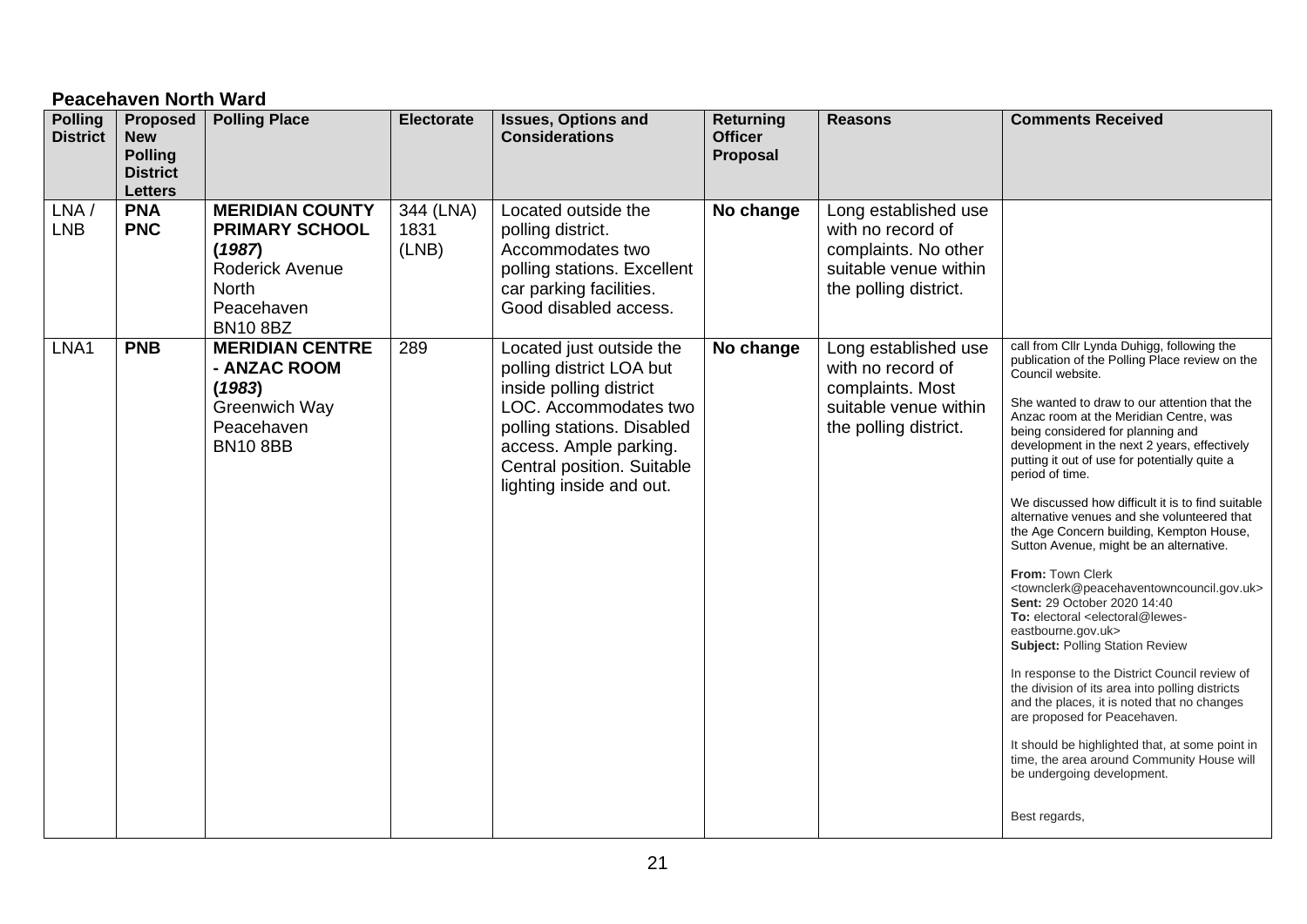|            |            |                                                                                                               |      |                                                                                                       |           |                                                                                                                     | Tony<br><b>Tony Allen</b><br><b>Town Clerk</b><br>Tel: 01273 585493<br>Peacehaven Town Council<br><b>Community House</b><br>The Meridian Centre<br>Peacehaven<br><b>BN10 8BB</b> |
|------------|------------|---------------------------------------------------------------------------------------------------------------|------|-------------------------------------------------------------------------------------------------------|-----------|---------------------------------------------------------------------------------------------------------------------|----------------------------------------------------------------------------------------------------------------------------------------------------------------------------------|
| <b>LNC</b> | <b>PND</b> | THE ANNEXE ROOM<br>(1991)<br>Meridian C P School<br>Roderick Avenue<br>North<br>Peacehaven<br><b>BN10 8BZ</b> | 1442 | Located within the polling<br>district. Accommodates<br>one polling station. Good<br>disabled access. | No change | Long established use<br>with no record of<br>complaints. No other<br>suitable venue within<br>the polling district. |                                                                                                                                                                                  |

**Returning Officer's Proposal:** The proposal is to rename all the Polling Districts as indicated in the Column 'Proposed New Polling District Letters' and designate the whole of the Ward as the Polling Place.

**Reasons:** The renaming of the Polling Districts is to make it clearer where the polling district is located by using the first and second letters of the name of the town or village and third letter indicating an alpha order (A-Z). The current naming convention has all polling districts starting with L and it is not clear where they are located within the District.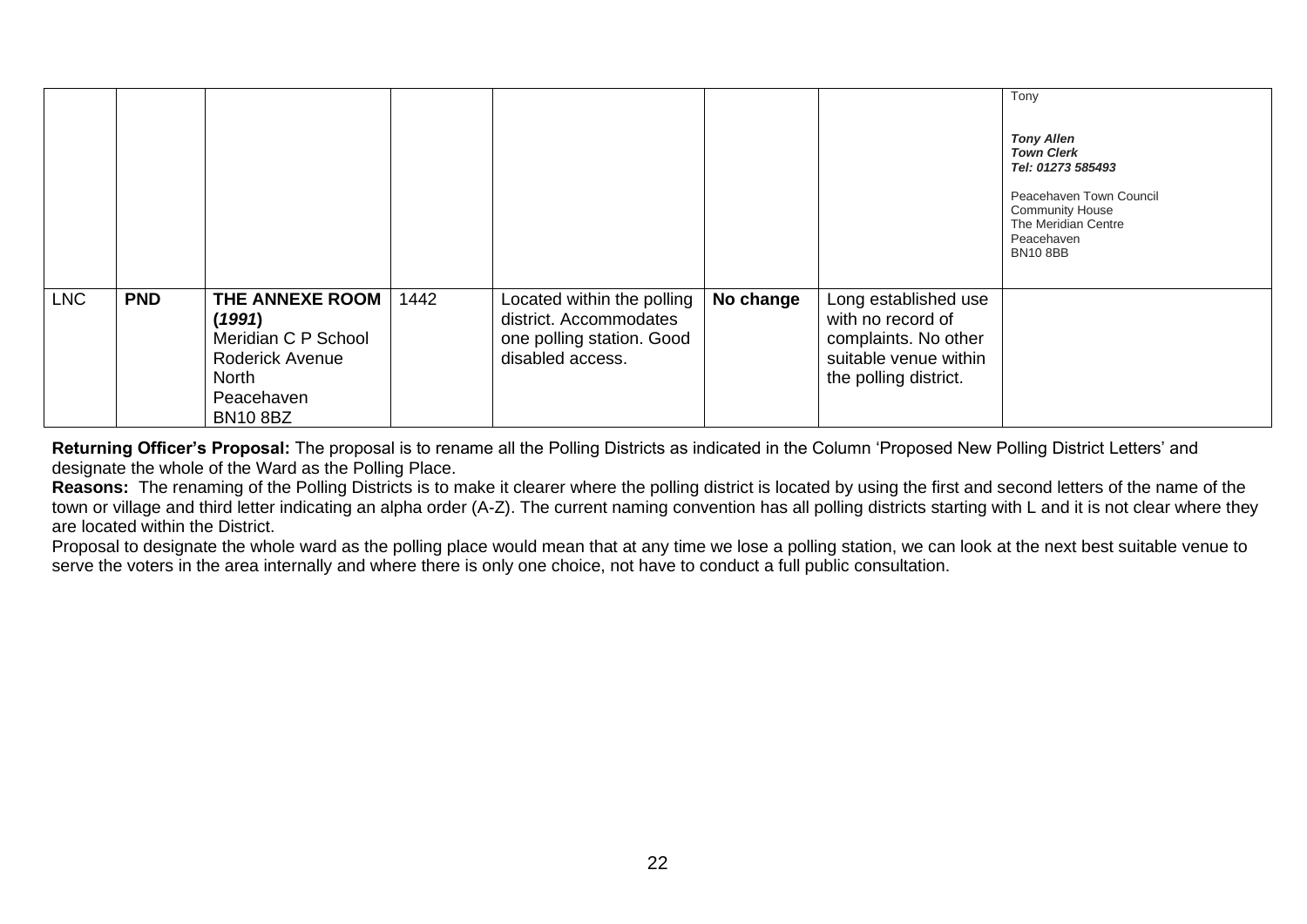#### **Peacehaven West Ward**

| <b>Polling</b><br><b>District</b> | <b>Proposed</b><br><b>New</b><br><b>Polling</b><br><b>District</b><br><b>Letters</b> | <b>Polling Place</b>                                                                                              | <b>Electorate</b>     | <b>Issues, Options and</b><br><b>Considerations</b>                                                                                                                                                                     | Returning<br><b>Officer</b><br>Proposal | <b>Reasons</b>                                                                                               | <b>Comments</b><br><b>Received</b> |
|-----------------------------------|--------------------------------------------------------------------------------------|-------------------------------------------------------------------------------------------------------------------|-----------------------|-------------------------------------------------------------------------------------------------------------------------------------------------------------------------------------------------------------------------|-----------------------------------------|--------------------------------------------------------------------------------------------------------------|------------------------------------|
| LOA/<br><b>LOC</b>                | <b>PWA</b><br><b>PWD</b>                                                             | <b>MERIDIAN CENTRE</b><br>- ANZAC ROOM (1983)<br>Greenwich Way<br>Peacehaven<br><b>BN10 8BB</b>                   | 995 (LOA)<br>123 LOC) | Located just outside the polling<br>district LOA but inside polling<br>district LOC. Accommodates<br>two polling stations. Disabled<br>access. Ample parking.<br>Central position. Suitable<br>lighting inside and out. | No change                               | Long established use with<br>no record of complaints.<br>Most suitable venue within<br>the polling district. |                                    |
| LOA <sub>1</sub>                  | <b>PWB</b>                                                                           | <b>EVANGELICAL FREE</b><br><b>CHURCH, Mayfield Avenue,</b><br>Peacehaven                                          | 516 (LOA1)            | Located within the polling<br>district. Accommodates one<br>polling station. Good car<br>parking. All on one level with<br>no steps. Disabled access.                                                                   | No change                               | Long established use with<br>no record of complaints.<br>Most suitable venue within<br>the polling district. |                                    |
| LOB                               | <b>PWC</b>                                                                           | <b>PEACEHAVEN HEIGHTS</b><br><b>INFANT SCHOOL (1999)</b><br><b>Hoddern Avenue</b><br>Peacehaven<br><b>BN107QY</b> | 2357                  | Located inside the polling<br>district. Accommodates the<br>required single polling station.<br>Adequate size. Car parking<br>with disabled spaces. Disabled<br>access.                                                 | No change                               | Long established use with<br>no record of complaints.<br>Most suitable venue within<br>the polling district. |                                    |

**Returning Officer's Proposal:** The proposal is to rename all the Polling Districts as indicated in the Column 'Proposed New Polling District Letters' and designate the whole of the Ward as the Polling Place.

**Reasons:** The renaming of the Polling Districts is to make it clearer where the polling district is located by using the first and second letters of the name of the town or village and third letter indicating an alpha order (A-Z). The current naming convention has all polling districts starting with L and it is not clear where they are located within the District.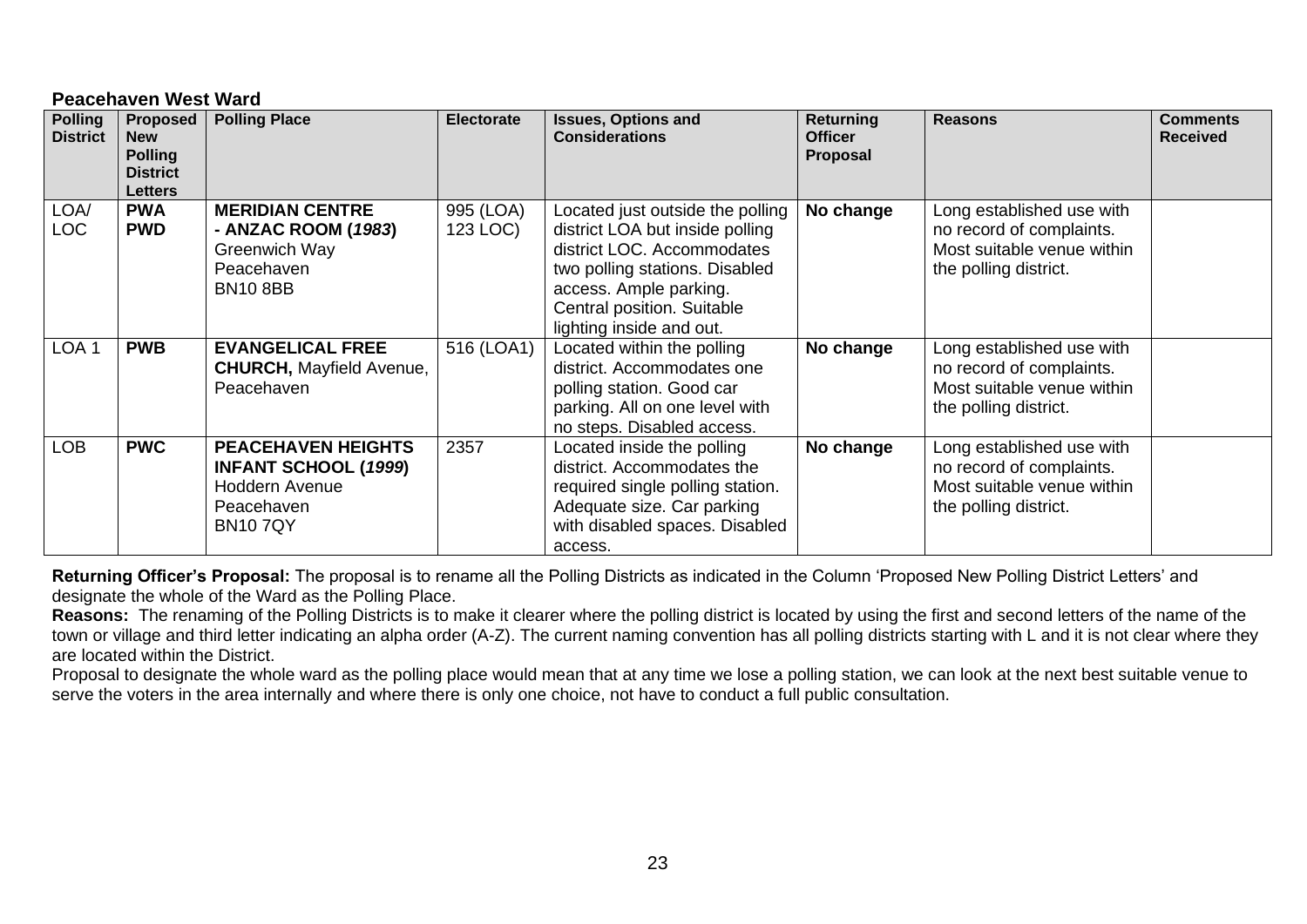| <b>Polling</b><br><b>District</b> | Proposed  <br><b>New</b><br><b>Polling</b><br><b>District</b><br>Letter | <b>Polling Place</b>                                                                                         | Electorate              | <b>Issues, Options and</b><br><b>Considerations</b>                                                                                                                                                                                      | Returning<br><b>Officer</b><br>Proposal | <b>Reasons</b>                                                                                                                                                                 | <b>Comments</b><br><b>Received</b> |
|-----------------------------------|-------------------------------------------------------------------------|--------------------------------------------------------------------------------------------------------------|-------------------------|------------------------------------------------------------------------------------------------------------------------------------------------------------------------------------------------------------------------------------------|-----------------------------------------|--------------------------------------------------------------------------------------------------------------------------------------------------------------------------------|------------------------------------|
| LPA/<br><b>LPC</b>                | <b>PLA</b><br><b>PLC</b>                                                | <b>PLUMPTON VILLAGE</b><br><b>HALL (1983)</b><br><b>West Gate</b><br><b>Plumpton Green</b><br>Lewes, BN7 3BQ | 1293 (LPA)<br>379 (LPC) | Located inside the polling<br>district LPA but outside the<br>polling district LPC.<br>Accommodates one polling<br>station. Adequate size.<br>Disabled access. Good<br>parking facilities. Centrally<br>located.                         | No change                               | Long established use with<br>no record of complaints.<br>Most suitable venue within<br>the polling district.                                                                   |                                    |
| <b>LPB</b>                        | <b>PLB</b>                                                              | <b>WESTMESTON PARISH</b><br><b>HALL</b><br>Lewes Road<br>Westmeston<br>Hassocks, BN6 8RL                     | 154                     | Located within polling district<br>LCC and outside of polling<br>district LPB. Easily<br>accommodates the required<br>polling station. Plenty of car<br>parking available. Good<br>disabled access. Suitable<br>lighting inside and out. | No change                               | Established use with no<br>record of complaints. Most<br>suitable venue within the<br>polling district.                                                                        |                                    |
| <b>LPD</b>                        | <b>PLD</b>                                                              | <b>BEECHWOOD HALL</b><br>(2009)<br>Beechwood Lane<br>Cooksbridge<br>Lewes, BN7 3QG                           | 44                      | Located within polling district<br>LAD but outside polling district<br>LPD. Accommodates two<br>polling stations. Plenty of car<br>parking available. Good<br>disabled access. Suitable<br>lighting inside and out.                      | No change                               | No record of complaints.<br>Very suitable modern hall<br>built in 2009. Most suitable<br>venue within the polling<br>district and for the<br>neighbouring polling<br>district. |                                    |

#### **Plumpton, Streat, East Chiltington & St John (Without) Ward**

**Returning Officer's Proposal:** The proposal is to rename all the Polling Districts as indicated in the Column 'Proposed New Polling District Letters' and designate the whole of the Ward as the Polling Place.

**Reasons:** The renaming of the Polling Districts is to make it clearer where the polling district is located by using the first and second letters of the name of the town or village and third letter indicating an alpha order (A-Z). The current naming convention has all polling districts starting with L and it is not clear where they are located within the District.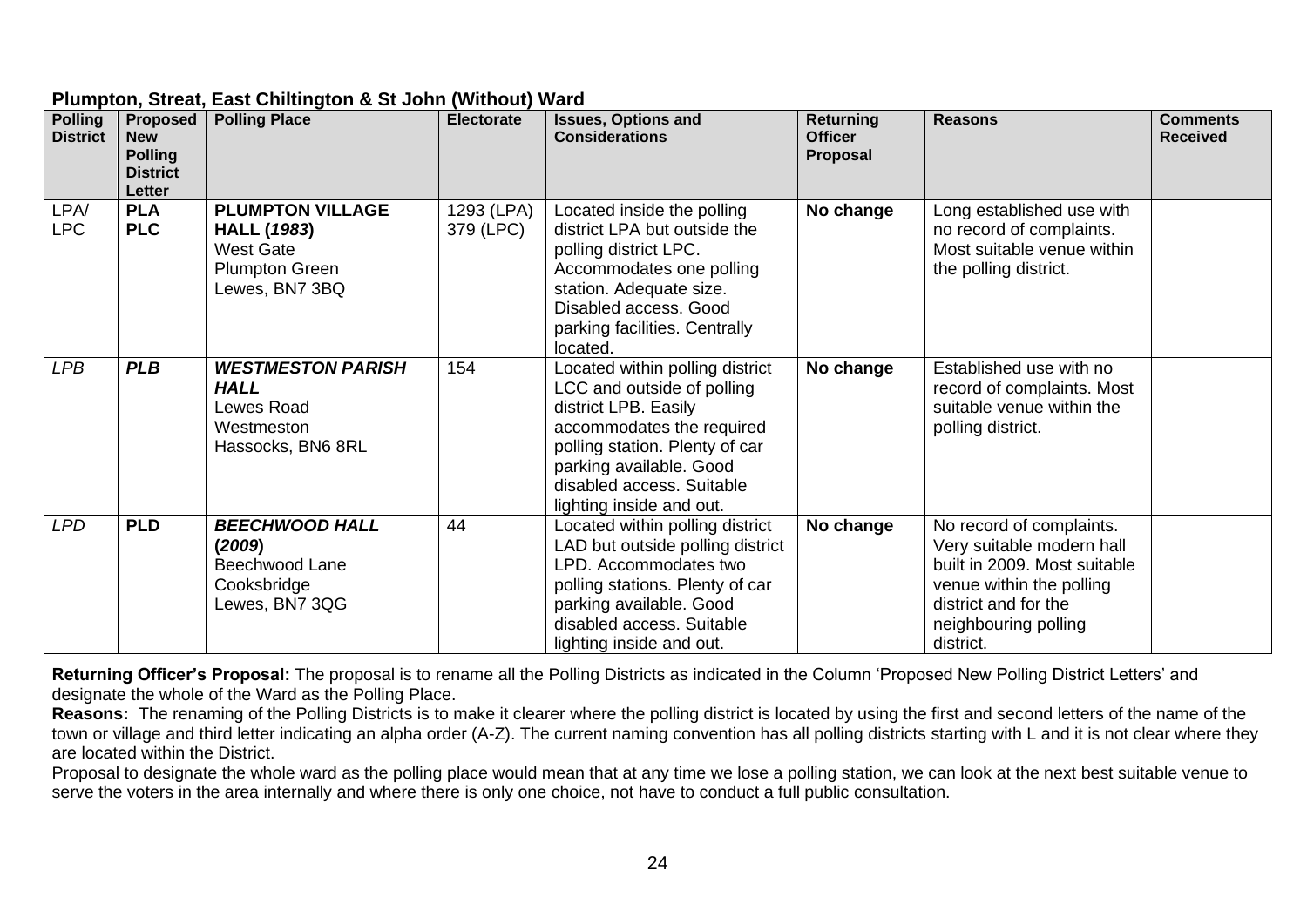#### **Seaford Central Ward**

| <b>Polling</b><br><b>District</b> | <b>Proposed</b><br><b>New</b><br><b>Polling</b><br><b>District</b><br>Letter | <b>Polling Place</b>                                                         | <b>Electorate</b> | <b>Issues, Options and</b><br><b>Considerations</b>                                                                                                                                                               | <b>Returning</b><br><b>Officer</b><br>Proposal | <b>Reasons</b>                                                                                                                                                                                                                                                                                                                     | <b>Comments</b><br><b>Received</b> |
|-----------------------------------|------------------------------------------------------------------------------|------------------------------------------------------------------------------|-------------------|-------------------------------------------------------------------------------------------------------------------------------------------------------------------------------------------------------------------|------------------------------------------------|------------------------------------------------------------------------------------------------------------------------------------------------------------------------------------------------------------------------------------------------------------------------------------------------------------------------------------|------------------------------------|
| LQA<br>LQB1                       | <b>SCA</b><br><b>SCC</b>                                                     | <b>St Thomas More Church,</b><br>54 Sutton Road, Seaford,<br><b>BN25 1SS</b> | 1610<br>1231      | Located within the polling<br>district. Accommodates two<br>polling stations. Adequate size.<br>Has an adequate car park and<br>on street parking. Disabled<br>access. Suitable internal and<br>external lighting | Change                                         | The Clinton Centre was not<br>available for an election in<br>2019 and so we moved to<br>St Thomas More Church,<br>54 Sutton Road Seaford.<br>This was a successful<br>change and Established<br>use with no record of<br>complaints. Most suitable<br>venue within the polling<br>district with better facilities<br>and parking. |                                    |
| <b>LQB</b>                        | <b>SCB</b>                                                                   | <b>CLAREMONT HALL</b><br>(2009)<br><b>Brooklyn Road</b><br>Seaford, BN25 2DX | 1463              | Located just outside the polling<br>district. Accommodates one<br>polling station. Adequate size.<br>6-8 parking spaces.                                                                                          | No Change                                      | Established use with no<br>record of complaints. Most<br>suitable venue within the<br>polling district.                                                                                                                                                                                                                            |                                    |

**Returning Officer's Proposal:** The proposal is to rename all the Polling Districts as indicated in the Column 'Proposed New Polling District Letters' and designate the whole of the Ward as the Polling Place. Proposal to change from The Clinton Centre to St Thomas More Church to serve the current LQA Polling **District.** 

**Reasons:** The renaming of the Polling Districts is to make it clearer where the polling district is located by using the first and second letters of the name of the town or village and third letter indicating an alpha order (A-Z). The current naming convention has all polling districts starting with L and it is not clear where they are located within the District.

Proposal to designate the whole ward as the polling place would mean that at any time we lose a polling station, we can look at the next best suitable venue to serve the voters in the area internally and where there is only one choice, not have to conduct a full public consultation.

The Clinton Centre suddenly became unavailable to us at an election in 2019 and we had to relocate to St Thomas More Church; this turned out to be a more suitable venue with better facilities and parking, we would like to make this move permanent.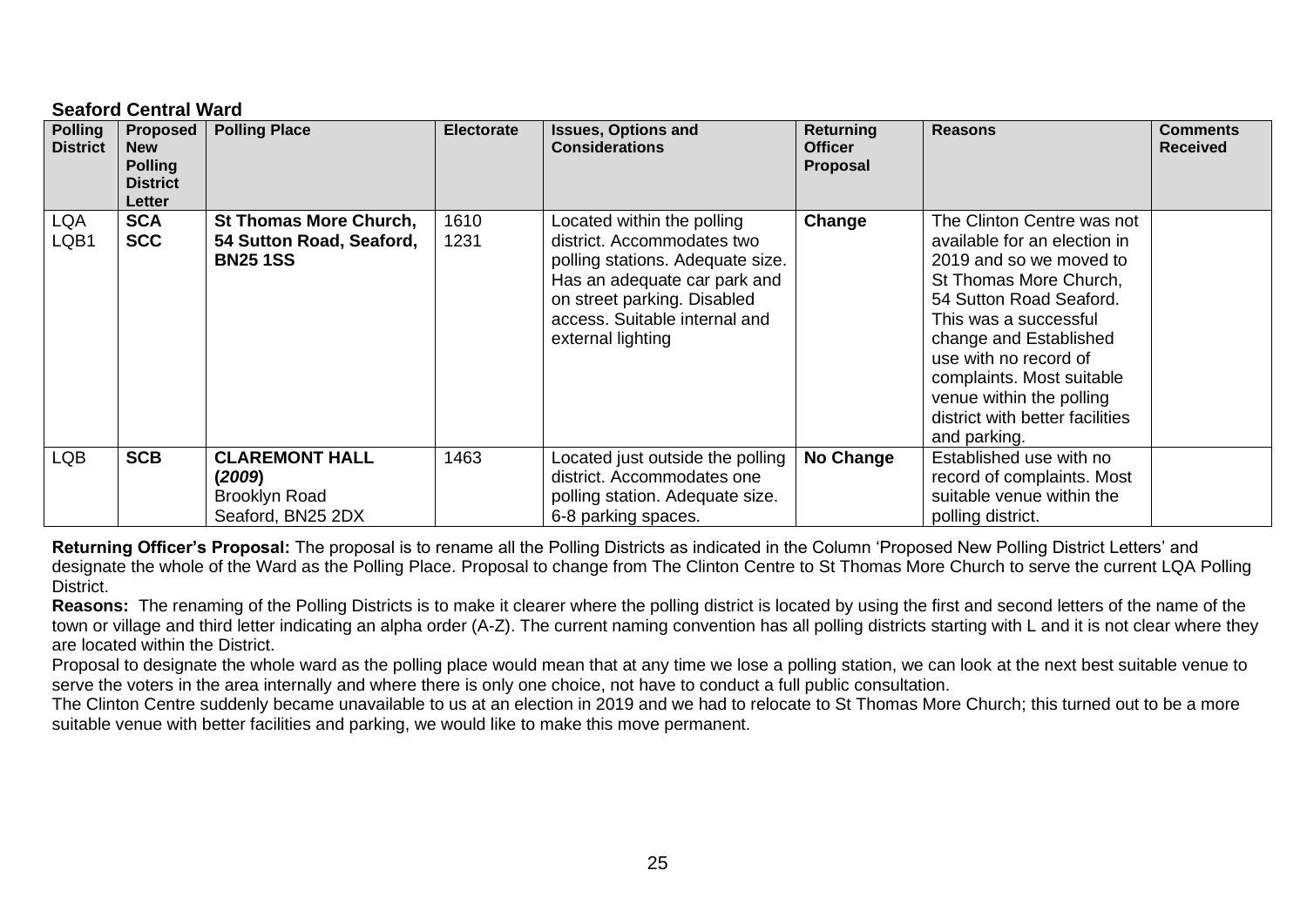#### **Seaford East Ward**

| <b>Polling</b><br><b>District</b> | <b>Proposed</b><br><b>New</b><br><b>Polling</b><br><b>District</b><br><b>Letter</b> | <b>Polling Place</b>                                                                            | <b>Electorate</b> | <b>Issues, Options and</b><br><b>Considerations</b>                                                                                                                                             | <b>Returning</b><br><b>Officer</b><br>Proposal | <b>Reasons</b>                                                                                               | <b>Comments</b><br><b>Received</b> |
|-----------------------------------|-------------------------------------------------------------------------------------|-------------------------------------------------------------------------------------------------|-------------------|-------------------------------------------------------------------------------------------------------------------------------------------------------------------------------------------------|------------------------------------------------|--------------------------------------------------------------------------------------------------------------|------------------------------------|
| LRA                               | <b>SEA</b>                                                                          | <b>ST LUKES CHURCH</b><br><b>HALL (1995)</b><br><b>Walmer Road</b><br>Seaford, BN25 3TH         | 2831 (LRA)        | Located within the polling<br>district. Accommodates the<br>required single polling station.<br>Adequate size. On street<br>parking. Disabled access.                                           | No change                                      | Long established use with<br>no record of complaints.<br>Most suitable venue within<br>the polling district. |                                    |
| LRB                               | <b>SEB</b>                                                                          | <b>SEAFORD HEAD</b><br><b>SCHOOL (2009)</b><br><b>Steyne Road Entrance</b><br>Seaford, BN25 4LX | 1157 (LRB)        | Located inside the polling<br>district LTA but outside the<br>polling district LRB.<br>Accommodates two polling<br>stations. Car parking on site<br>and on street. Disabled access<br>adequate. | No change                                      | Established use as a polling<br>venue. No other suitable<br>venue within the polling<br>district.            |                                    |

**Returning Officer's Proposal:** The proposal is to rename all the Polling Districts as indicated in the Column 'Proposed New Polling District Letters' and designate the whole of the Ward as the Polling Place.

**Reasons:** The renaming of the Polling Districts is to make it clearer where the polling district is located by using the first and second letters of the name of the town or village and third letter indicating an alpha order (A-Z). The current naming convention has all polling districts starting with L and it is not clear where they are located within the District.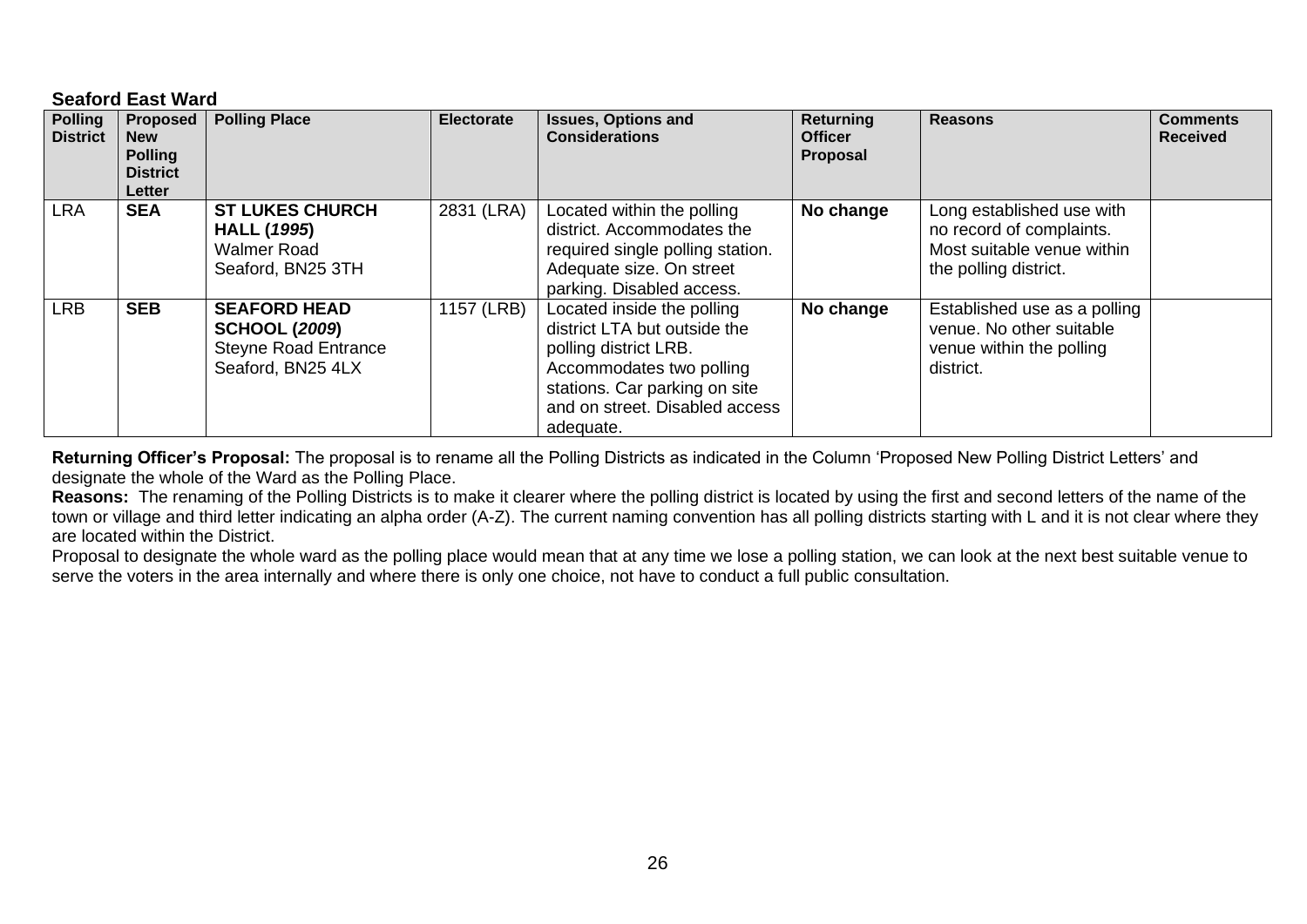# **Seaford North Ward**

| <b>Polling</b><br><b>District</b> | <b>Proposed</b><br><b>New</b><br><b>Polling</b><br><b>District</b><br>Letter | <b>Polling Place</b>                                                                                     | <b>Electorate</b>       | <b>Issues, Options and</b><br><b>Considerations</b>                                                                                                                                                                                                                                 | <b>Returning</b><br><b>Officer</b><br>Proposal | <b>Reasons</b>                                                                                                                                                                                                                                                                                                                                                                                                                                                                                                                                                                                                                                                                                | <b>Comments</b><br><b>Received</b>                                                                                                                                                                                                                                                                                                                                                                                                                                                                                                                                                                                                                       |
|-----------------------------------|------------------------------------------------------------------------------|----------------------------------------------------------------------------------------------------------|-------------------------|-------------------------------------------------------------------------------------------------------------------------------------------------------------------------------------------------------------------------------------------------------------------------------------|------------------------------------------------|-----------------------------------------------------------------------------------------------------------------------------------------------------------------------------------------------------------------------------------------------------------------------------------------------------------------------------------------------------------------------------------------------------------------------------------------------------------------------------------------------------------------------------------------------------------------------------------------------------------------------------------------------------------------------------------------------|----------------------------------------------------------------------------------------------------------------------------------------------------------------------------------------------------------------------------------------------------------------------------------------------------------------------------------------------------------------------------------------------------------------------------------------------------------------------------------------------------------------------------------------------------------------------------------------------------------------------------------------------------------|
| <b>LSA</b>                        | <b>SNA</b>                                                                   | <b>DOWNS LEISURE</b><br><b>CENTRE</b><br>- SUTTON HALL (1983)<br><b>Sutton Road</b><br>Seaford, BN25 4QW | 1207 (LSA)              | Located outside the polling<br>district. Accommodates two<br>polling stations. Adequate size.<br>Plenty of on site parking<br>available. Disabled access.<br>Suitable lighting inside and out.                                                                                      | No change                                      | Long established use with<br>no record of complaints.<br>Most suitable venue within<br>the polling district.                                                                                                                                                                                                                                                                                                                                                                                                                                                                                                                                                                                  |                                                                                                                                                                                                                                                                                                                                                                                                                                                                                                                                                                                                                                                          |
| <b>LSB</b>                        | <b>SNB</b>                                                                   | The Chapel Rooms, Saint<br>Peter the Apostle Church,<br>Belgrave Road, Seaford,<br><b>BN25 2HE</b>       | 1325 (LSB)<br>(approx.) | Proposal is to split this Polling<br>District into 2 new Polling<br>Districts and move this new<br>polling district to The Chapel<br>Rooms, Saint Peter the<br>Apostle Church, Belgrave<br>Road, Seaford, BN25 2HE<br>See Appendix 2 map for the<br>split of the Polling District.) | Change                                         | We no longer use Cradle<br>Hill School and moved to<br>using a portacabin at The<br>Ridings. Portacabins are<br>costly (approx. £4,800) and<br>not a practical long term<br>solution. We have been<br>trying to obtain the use of<br><b>Kingswell Community</b><br>Church, Vale Road but they<br>will not allow us to use their<br>venue. In June we wrote to<br>all residents within LSB<br>asking for suggestions of<br>suitable venues and Saint<br>Peter's was suggested<br>several times. It is situated<br>just outside of the LSB<br>boundary but by splitting<br>LSB into 2 Polling Districts<br>we believe this is the most<br>suitable venue to serve this<br>new Polling District. | Cllr Brett 'I think<br>there will be many<br><b>Seaford Residents</b><br>relieved in<br>particular that<br>they will not have<br>to queue at the<br>Portacabin at The<br>Ridings in the rain<br>and wind again so<br>am pleased to<br>support the<br>changes which<br>seem sensible to<br>be.'<br>Good Afternoon,<br>At a meeting of<br>Seaford Town<br>Council Full<br>Council last night,<br>it was resolved to<br>respond to the<br>LDC Review of<br><b>Polling Districts</b><br>and Polling Places<br>to support this<br>review and the<br>proposals as they<br>affect Seaford.<br>Kind regards,<br><b>Isabelle Mouland</b><br><b>Assistant Town</b> |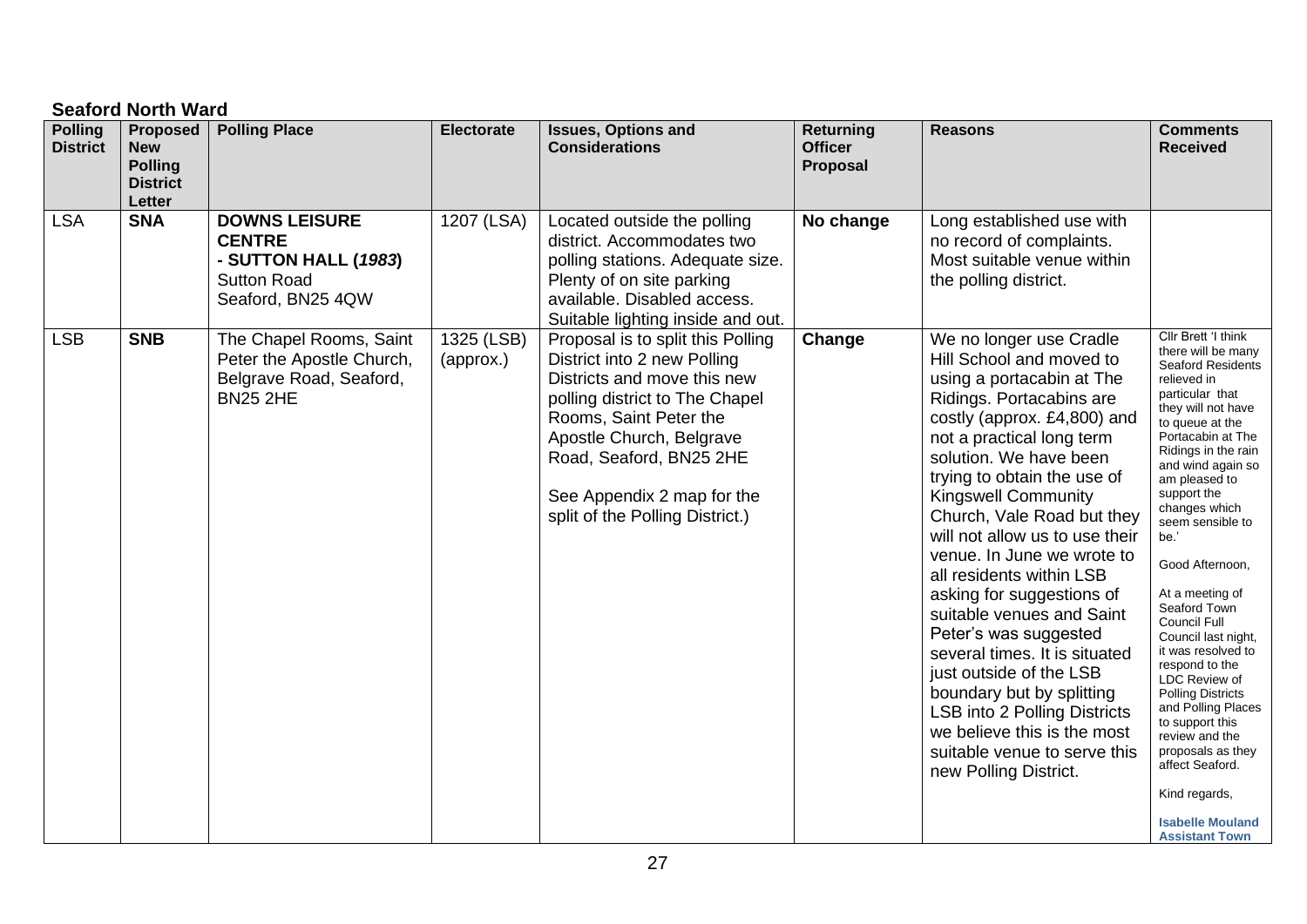|                                            |                                                                         |                                                |                   |                                                                                                                                        |                                                |                                                                                                     | <b>Clerk</b><br><b>Seaford Town</b><br>Council |
|--------------------------------------------|-------------------------------------------------------------------------|------------------------------------------------|-------------------|----------------------------------------------------------------------------------------------------------------------------------------|------------------------------------------------|-----------------------------------------------------------------------------------------------------|------------------------------------------------|
| <b>Polling</b><br><b>District</b>          | Proposed  <br><b>New</b><br><b>Polling</b><br><b>District</b><br>Letter | <b>Polling Place</b>                           | <b>Electorate</b> | <b>Issues, Options and</b><br><b>Considerations</b>                                                                                    | <b>Returning</b><br><b>Officer</b><br>Proposal | <b>Reasons</b>                                                                                      | <b>Comments</b><br><b>Received</b>             |
| <b>LSB</b><br>(new<br>polling<br>district) | <b>SNC</b>                                                              | The Cabin, Raymond<br>Close, Seaford, BN25 3HQ | 1689<br>(approx.) | Proposal to use The Cabin<br>Raymond Close as the polling<br>station for this new Polling<br>District.<br>Please see map at Appendix 2 | Change                                         | We have used this venue<br>for a couple of small by<br>elections and have received<br>no complaints |                                                |

**Returning Officer's Proposal:** The proposal is to rename all the Polling Districts as indicated in the Column 'Proposed New Polling District Letters' and designate the whole of the Ward as the Polling Place. As we no longer use Cradle Hill School, We propose to split LSB into 2, creating a new polling district. We will then divide the electorate between the new polling station at Saint Peters Church, Belgrave Road and The Cabin, Raymond Close, resulting in no longer having the expense of using a Portacabin. Please see proposed boundaries for the divide in **Appendix B.**

**Reasons:** The renaming of the Polling Districts is to make it clearer where the polling district is located by using the first and second letters of the name of the town or village and third letter indicating an alpha order (A-Z). The current naming convention has all polling districts starting with L and it is not clear where they are located within the District.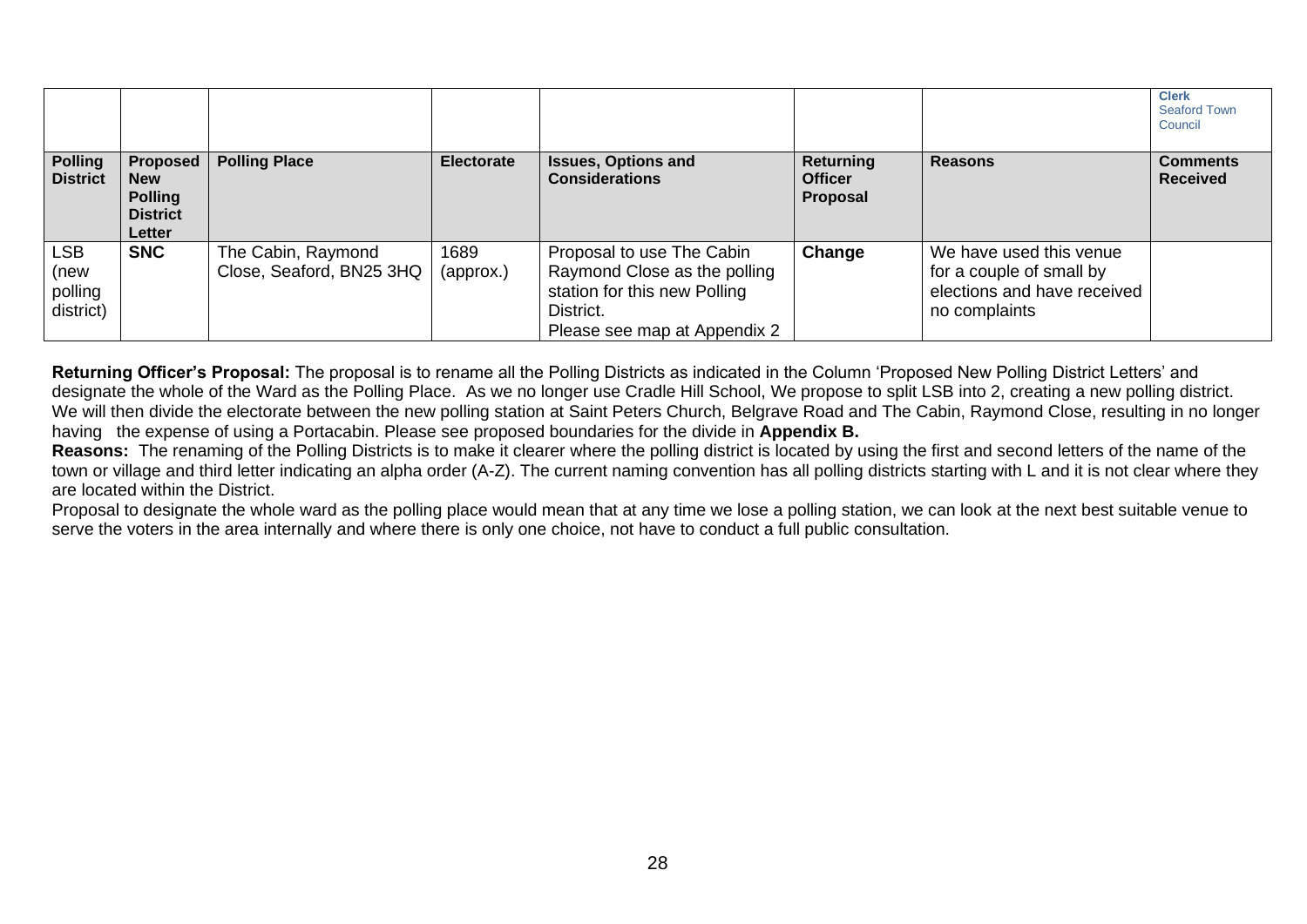# **Seaford South Ward**

| <b>Polling</b><br><b>District</b> | <b>Proposed</b><br><b>New</b><br><b>Polling</b><br><b>District</b><br>Letter | <b>Polling Place</b>                                                               | Electorate | <b>Issues, Options and</b><br><b>Considerations</b>                                                                                                                                             | <b>Returning</b><br><b>Officer</b><br>Proposal | <b>Reasons</b>                                                                                    | <b>Comments</b><br><b>Received</b>                                                                                                                                                                                                                                                                                                                                                                                                                                                                                                                                                                                                                                                                                                                                                                                                                                           |
|-----------------------------------|------------------------------------------------------------------------------|------------------------------------------------------------------------------------|------------|-------------------------------------------------------------------------------------------------------------------------------------------------------------------------------------------------|------------------------------------------------|---------------------------------------------------------------------------------------------------|------------------------------------------------------------------------------------------------------------------------------------------------------------------------------------------------------------------------------------------------------------------------------------------------------------------------------------------------------------------------------------------------------------------------------------------------------------------------------------------------------------------------------------------------------------------------------------------------------------------------------------------------------------------------------------------------------------------------------------------------------------------------------------------------------------------------------------------------------------------------------|
| <b>LTA</b>                        | <b>SSA</b>                                                                   | <b>SEAFORD HEAD</b><br>SCHOOL,<br><b>Steyne Road Entrance</b><br>Seaford, BN25 4LX | 3324 (LTA) | Located inside the polling<br>district LTA but outside the<br>polling district LRB.<br>Accommodates two polling<br>stations. Car parking on site<br>and on street. Disabled access<br>adequate. | No change                                      | Established use as a<br>polling venue. No other<br>suitable venue within the<br>polling district. | Lewes Liberal<br>Democrats<br>There have been<br>problems in the<br>past with<br>identifying polling<br>places in literature<br>sent to voters.<br>This has led to<br>confusion about<br>where the polling<br>place was located<br>and councillors<br>receiving<br>communications<br>from voters unable<br>to vote on Election<br>Day. Specifically<br>and most recently<br>this occurred in<br>the General<br>Election in 2019<br>where the<br>postcode for<br>Seaford Head<br>School was<br>incorrect. Please<br>can you make<br>sure that you have<br>robust procedures<br>in place to ensure<br>that voters get<br>accurate<br>information about<br>the location of<br>polling places and<br>that you ensure<br>there is no<br>potential for<br>ambiguity. This will<br>be particularly<br>important to have<br>in place if you<br>have to make an<br>urgent change in a |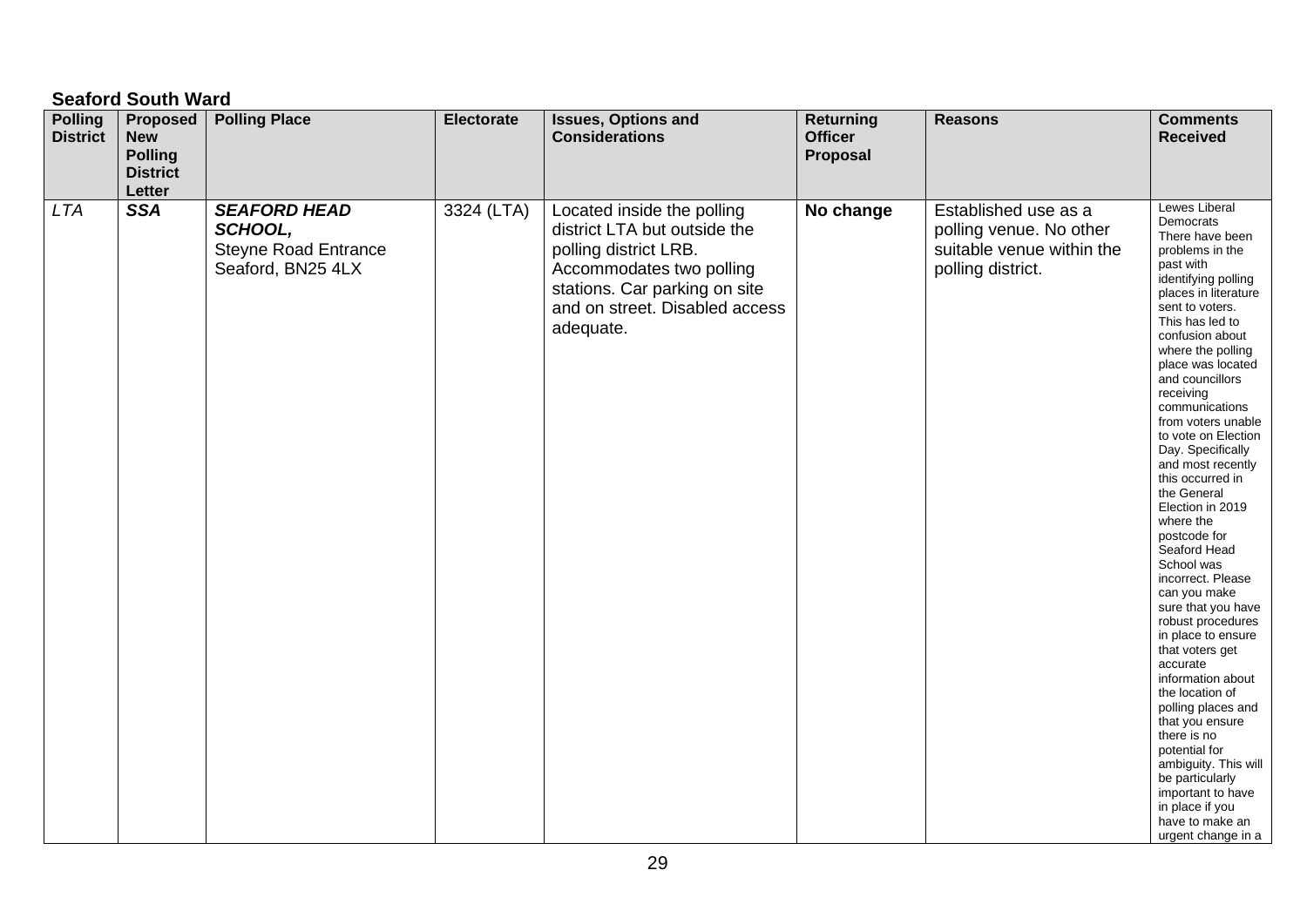|            |            |                                                                                                    |           |                                                                                                                                                                                                         |           |                                                                                                              | polling place just<br>before literature is<br>printed and sent<br>out. |
|------------|------------|----------------------------------------------------------------------------------------------------|-----------|---------------------------------------------------------------------------------------------------------------------------------------------------------------------------------------------------------|-----------|--------------------------------------------------------------------------------------------------------------|------------------------------------------------------------------------|
| <b>LTB</b> | <b>SSB</b> | <b>DOWNS LEISURE</b><br><b>CENTRE</b><br>- SUTTON HALL,<br><b>Sutton Road</b><br>Seaford, BN25 4QW | 450 (LTB) | Located outside the polling<br>district. Accommodates two<br>polling stations. Adequate size.<br>Plenty of on site parking<br>available. Disabled access.<br>Suitable internal and external<br>lighting | No change | Long established use with<br>no record of complaints.<br>Most suitable venue within<br>the polling district. |                                                                        |

**Returning Officer's Proposal:** The proposal is to rename all the Polling Districts as indicated in the Column 'Proposed New Polling District Letters' and designate the whole of the Ward as the Polling Place.

**Reasons:** The renaming of the Polling Districts is to make it clearer where the polling district is located by using the first and second letters of the name of the town or village and third letter indicating an alpha order (A-Z). The current naming convention has all polling districts starting with L and it is not clear where they are located within the District.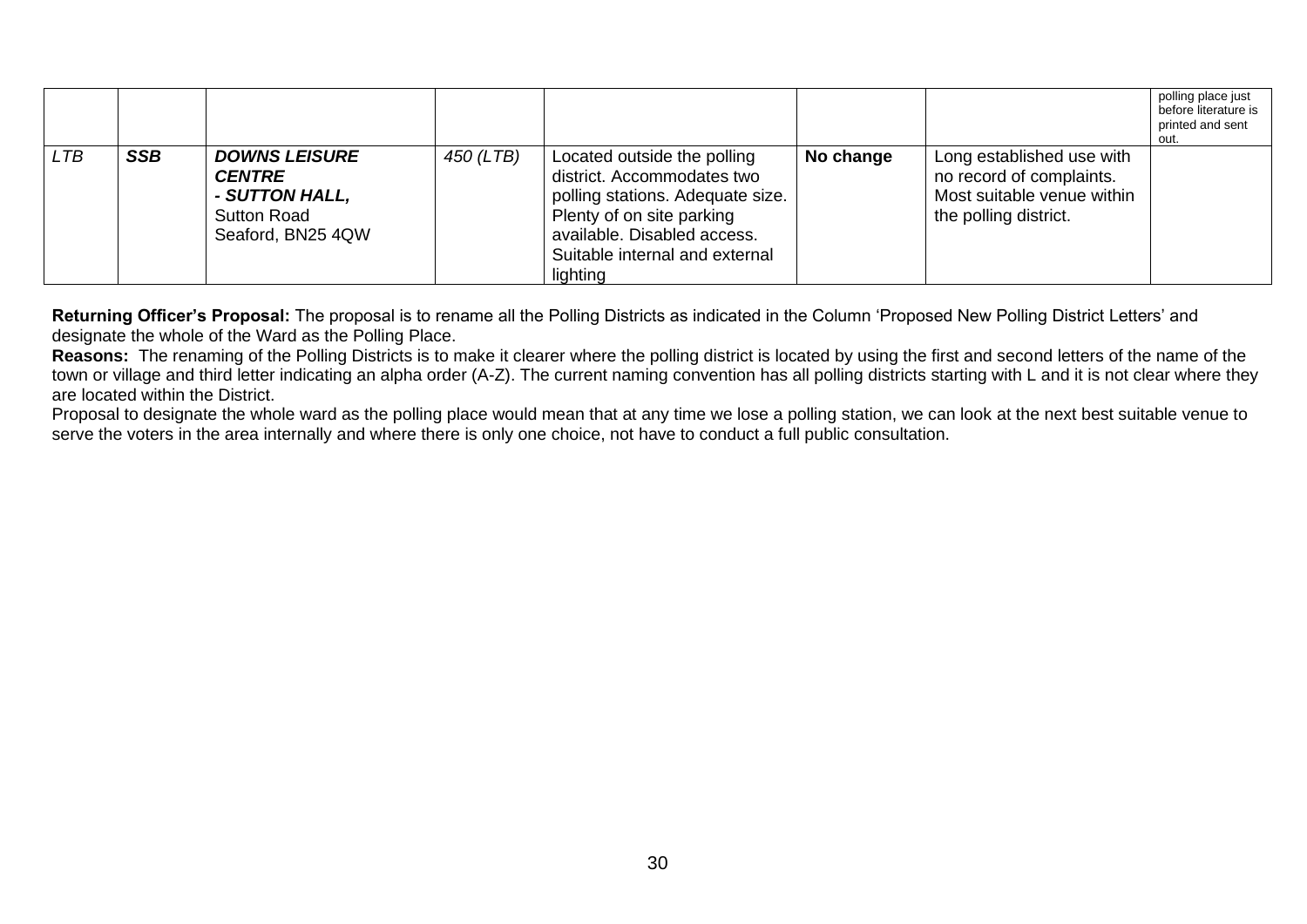#### **Seaford West Ward**

| <b>Polling</b><br><b>District</b> | <b>Proposed</b><br><b>New</b><br><b>Polling</b><br><b>District</b><br>Letter | <b>Polling Place</b>                                                                      | <b>Electorate</b>                   | <b>Issues, Options and</b><br><b>Considerations</b>                                                                                                                                    | Returning<br><b>Officer</b><br>Proposal | <b>Reasons</b>                                                                                         | <b>Comments</b><br><b>Received</b> |
|-----------------------------------|------------------------------------------------------------------------------|-------------------------------------------------------------------------------------------|-------------------------------------|----------------------------------------------------------------------------------------------------------------------------------------------------------------------------------------|-----------------------------------------|--------------------------------------------------------------------------------------------------------|------------------------------------|
| LUA ,<br>LUB ,<br>LUC             | <b>SWA</b><br><b>SWB</b><br><b>SWC</b>                                       | <b>SEAFORD BAPTIST</b><br><b>CHURCH HALL (1983)</b><br>Belgrave Road<br>Seaford, BN25 2EE | 1867(LUA)<br>1376(LUB)<br>768 (LUC) | Located just outside the polling<br>district. Accommodates three<br>polling stations. Adequate size.<br>Disabled access. Car parking<br>available on site and in<br>surrounding roads. | No change                               | Long established use as a<br>polling venue. No other<br>suitable venue within the<br>polling district. |                                    |

**Returning Officer's Proposal:** The proposal is to rename all the Polling Districts as indicated in the Column 'Proposed New Polling District Letters' and designate the whole of the Ward as the Polling Place.

**Reasons:** The renaming of the Polling Districts is to make it clearer where the polling district is located by using the first and second letters of the name of the town or village and third letter indicating an alpha order (A-Z). The current naming convention has all polling districts starting with L and it is not clear where they are located within the District.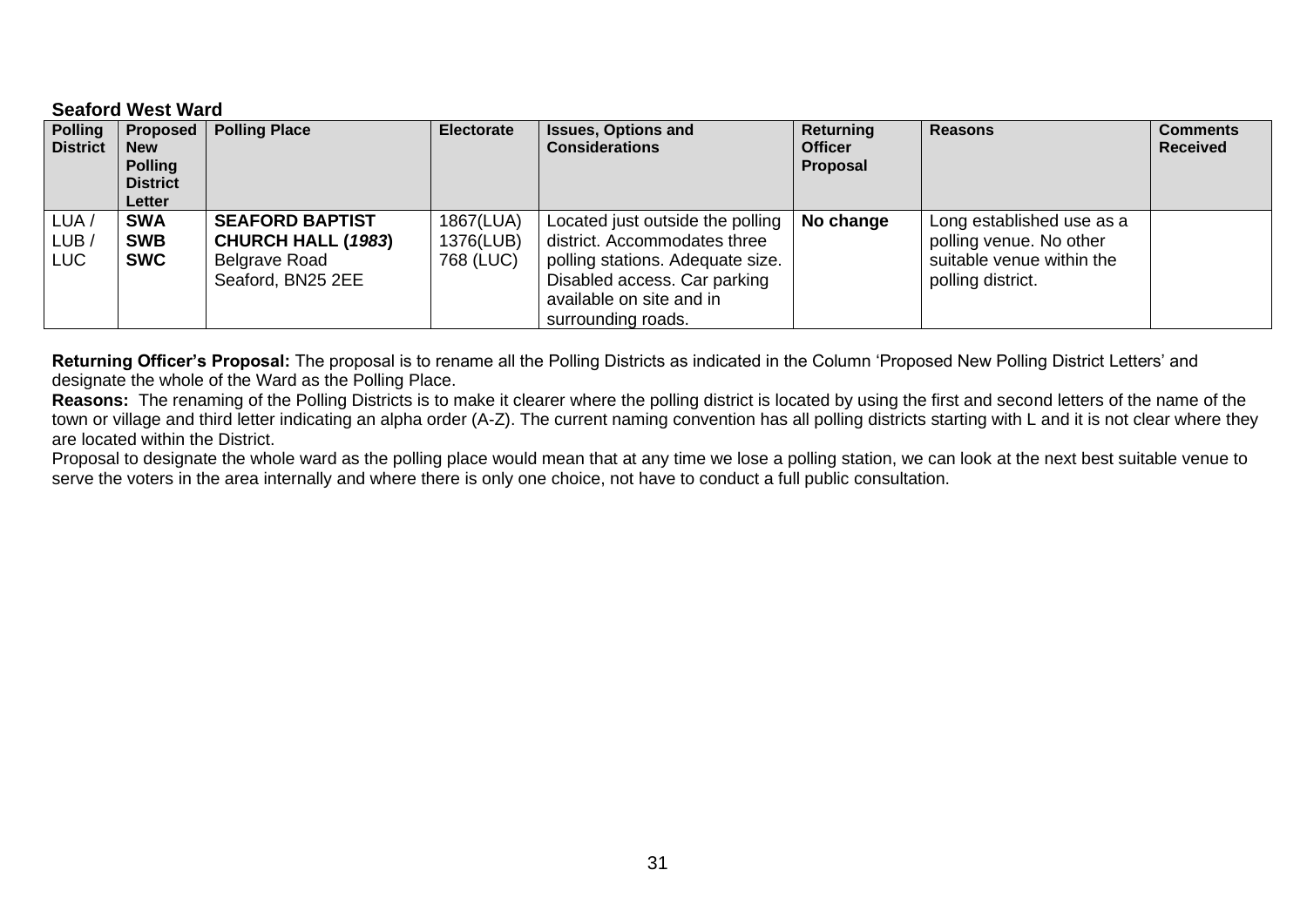#### **Wivelsfield Ward**

| <b>Polling</b><br><b>District</b> | Proposed  <br><b>New</b><br><b>Polling</b><br><b>District</b><br><b>Letter</b> | <b>Polling Place</b>                                                                                                | <b>Electorate</b> | <b>Issues, Options and</b><br><b>Considerations</b>                                                                                                                                 | Returning<br><b>Officer</b><br>Proposal | <b>Reasons</b>                                                                                               | <b>Comments</b><br><b>Received</b> |
|-----------------------------------|--------------------------------------------------------------------------------|---------------------------------------------------------------------------------------------------------------------|-------------------|-------------------------------------------------------------------------------------------------------------------------------------------------------------------------------------|-----------------------------------------|--------------------------------------------------------------------------------------------------------------|------------------------------------|
| <b>LBA</b>                        | <b>WIA</b>                                                                     | <b>WIVELSFIELD VILLAGE</b><br><b>HALL (1983)</b><br>Eastern Road<br>Wivelsfield<br>Haywards Heath<br><b>RH177QH</b> | 2221(LBA)         | Located within polling district<br>LBA but just outside polling<br>district LCB. Accommodates<br>two polling stations. Plenty of<br>car parking available. Good<br>disabled access. | No change                               | Long established use with<br>no record of complaints.<br>Most suitable venue within<br>the polling district. |                                    |

**Returning Officer's Proposal:** The proposal is to rename all the Polling Districts as indicated in the Column 'Proposed New Polling District Letters' and designate the whole of the Ward as the Polling Place.

**Reasons:** The renaming of the Polling Districts is to make it clearer where the polling district is located by using the first and second letters of the name of the town or village and third letter indicating an alpha order (A-Z). The current naming convention has all polling districts starting with L and it is not clear where they are located within the District.

Proposal to designate the whole ward as the polling place would mean that at any time we lose a polling station, we can look at the next best suitable venue to serve the voters in the area internally and where there is only one choice, not have to conduct a full public consultation.

1. Note: Lewes Liberal Democrats supplied a general comment regarding the renaming of the Polling Districts:' In principle, changing the names of the polling districts is a good thing as the current designations do cause considerable confusion. However, the changes have important and significant knock-on effects on the computer and data systems of political parties. Unfortunately, while the change is simple, it will cause significant work which will hinder the ability of parties with fewer resources to inform voters effectively of their democratic choices.

We have an important election coming up in May. We would ask that the changes are not made until after these elections. If the change is made before then, we request that we are given at least 2 months' notice before the change is implemented so that we can develop and put in place mitigating actions.